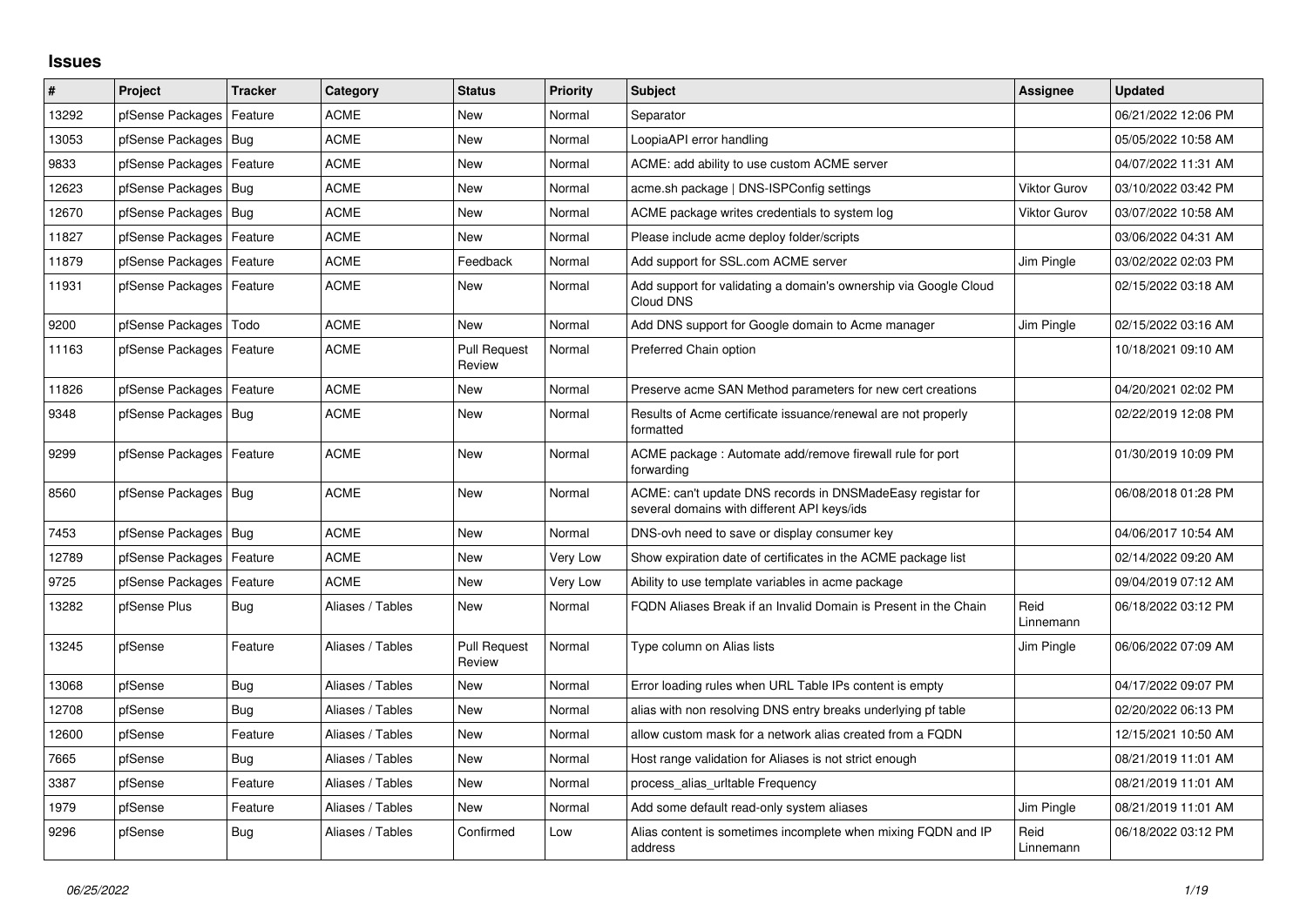| $\vert$ # | Project                    | Tracker    | Category         | <b>Status</b>                 | <b>Priority</b> | <b>Subject</b>                                                                                                | Assignee              | <b>Updated</b>      |
|-----------|----------------------------|------------|------------------|-------------------------------|-----------------|---------------------------------------------------------------------------------------------------------------|-----------------------|---------------------|
| 12564     | pfSense                    | Feature    | Aliases / Tables | New                           | Low             | add column to show that an Alias is in use by or not                                                          |                       | 12/04/2021 07:25 PM |
| 10918     | pfSense                    | Feature    | Aliases / Tables | <b>New</b>                    | Low             | IP Aliases de-duplication                                                                                     |                       | 12/13/2020 11:37 PM |
| 4195      | pfSense                    | Feature    | Aliases / Tables | New                           | Low             | Aliases: sections                                                                                             |                       | 08/21/2019 11:01 AM |
| 10290     | pfSense                    | Feature    | Aliases / Tables | New                           | Very Low        | Firewall Aliases Add button on top of list                                                                    |                       | 07/10/2021 01:03 PM |
| 5735      | pfSense                    | Feature    | Aliases / Tables | New                           | Very Low        | Automaticaly add DHCP leases to alias list or make it readable in<br>selected fields                          |                       | 08/21/2019 11:01 AM |
| 11898     | pfSense Packages   Bug     |            | apcupsd          | <b>New</b>                    | Normal          | PHP error from apcupsd dashboard widget                                                                       |                       | 05/07/2021 09:12 AM |
| 11375     | pfSense Packages   Bug     |            | apcupsd          | New                           | Normal          | UPS Type <blank> for USB APC</blank>                                                                          |                       | 02/26/2021 11:10 AM |
| 10845     | pfSense Packages   Bug     |            | apcupsd          | <b>New</b>                    | Normal          | apcupsd doesn't stop when not enabled                                                                         |                       | 08/24/2020 10:16 AM |
| 12812     | pfSense Packages   Feature |            | arpwatch         | New                           | Normal          | Would it be helpful if the FreeBSD net-mgmt/arpwatch port had an<br>option to use mail/dma for mail delivery? |                       | 02/16/2022 06:09 PM |
| 12101     | pfSense Packages   Bug     |            | arpwatch         | Assigned                      | Normal          | ArpWatch Suppression Mac for "flip-flop" not suppressing                                                      | <b>Viktor Gurov</b>   | 10/09/2021 07:19 PM |
| 8454      | pfSense Packages           | Bug        | arpwatch         | <b>New</b>                    | Very Low        | Arpwatch package break email notifications from other sources                                                 |                       | 06/23/2022 07:49 PM |
| 13260     | pfSense                    | Feature    | Authentication   | New                           | Normal          | Add support for OpenVPN static-challenge                                                                      |                       | 06/09/2022 02:04 PM |
| 12095     | pfSense                    | <b>Bug</b> | Authentication   | New                           | Normal          | Memory leak in pcscd                                                                                          |                       | 06/01/2022 01:01 PM |
| 13093     | pfSense                    | <b>Bug</b> | Authentication   | In Progress                   | Normal          | LDAP authentication fails with extended query and RFC2307 group<br>lookups enabled                            | Chris Linstruth       | 05/31/2022 07:20 AM |
| 12546     | pfSense Plus               | Feature    | Authentication   | <b>New</b>                    | Normal          | Add 2FA Support to pfSense Plus Local Database Authentication                                                 |                       | 05/20/2022 11:40 AM |
| 11626     | pfSense Plus               | Bug        | Authentication   | <b>New</b>                    | Normal          | Google LDAP connection failed due to lack of SNI for TLS 1.3                                                  | Luiz Souza            | 05/19/2022 08:09 AM |
| 12225     | pfSense                    | Bug        | Authentication   | <b>Pull Request</b><br>Review | Normal          | Group membership field is not needed for remote groups                                                        | <b>Viktor Gurov</b>   | 05/17/2022 02:21 PM |
| 9165      | pfSense                    | Feature    | Authentication   | New                           | Normal          | only IPs can be added to sshguard whitelist                                                                   |                       | 04/21/2022 12:39 PM |
| 12726     | pfSense                    | <b>Bug</b> | Authentication   | New                           | Normal          | LDAP select container button auto populate                                                                    |                       | 01/25/2022 01:48 PM |
| 12715     | pfSense                    | <b>Bug</b> | Authentication   | New                           | Normal          | Long system startup time when LDAP is configured and unavailable<br>during startup.                           | Christian<br>McDonald | 01/24/2022 05:50 AM |
| 10843     | pfSense                    | Feature    | Authentication   | <b>New</b>                    | Normal          | Allow user manager settings to specify multiple authentication<br>servers                                     |                       | 01/13/2022 07:22 AM |
| 4242      | pfSense                    | Feature    | Authentication   | <b>New</b>                    | Normal          | Two Factor or OTP Authentication for Admin Interface                                                          |                       | 01/04/2022 12:07 PM |
| 12091     | pfSense                    | Feature    | Authentication   | <b>New</b>                    | Normal          | RFE: Add support for sssd authentication                                                                      |                       | 12/10/2021 04:55 PM |
| 12519     | pfSense                    | Bug        | Authentication   | New                           | Normal          | Fail authentication using special character in password via the LDAP<br>connector                             |                       | 11/12/2021 07:39 AM |
| 12458     | pfSense                    | Feature    | Authentication   | New                           | Normal          | Use "unixHomeDirectory" instead of "homeDirectory" when LDAP<br>authentication server is Active Directory     |                       | 10/15/2021 08:18 AM |
| 12283     | pfSense                    | <b>Bug</b> | Authentication   | New                           | Normal          | LDAP/RADIUS authentication servers configuration does not allow<br>source IP address to be specified          |                       | 08/20/2021 01:15 AM |
| 11920     | pfSense Plus               | Feature    | Authentication   | New                           | Normal          | SAML Authentication for pfSense (VPN and webConfigurator)                                                     |                       | 05/14/2021 12:56 AM |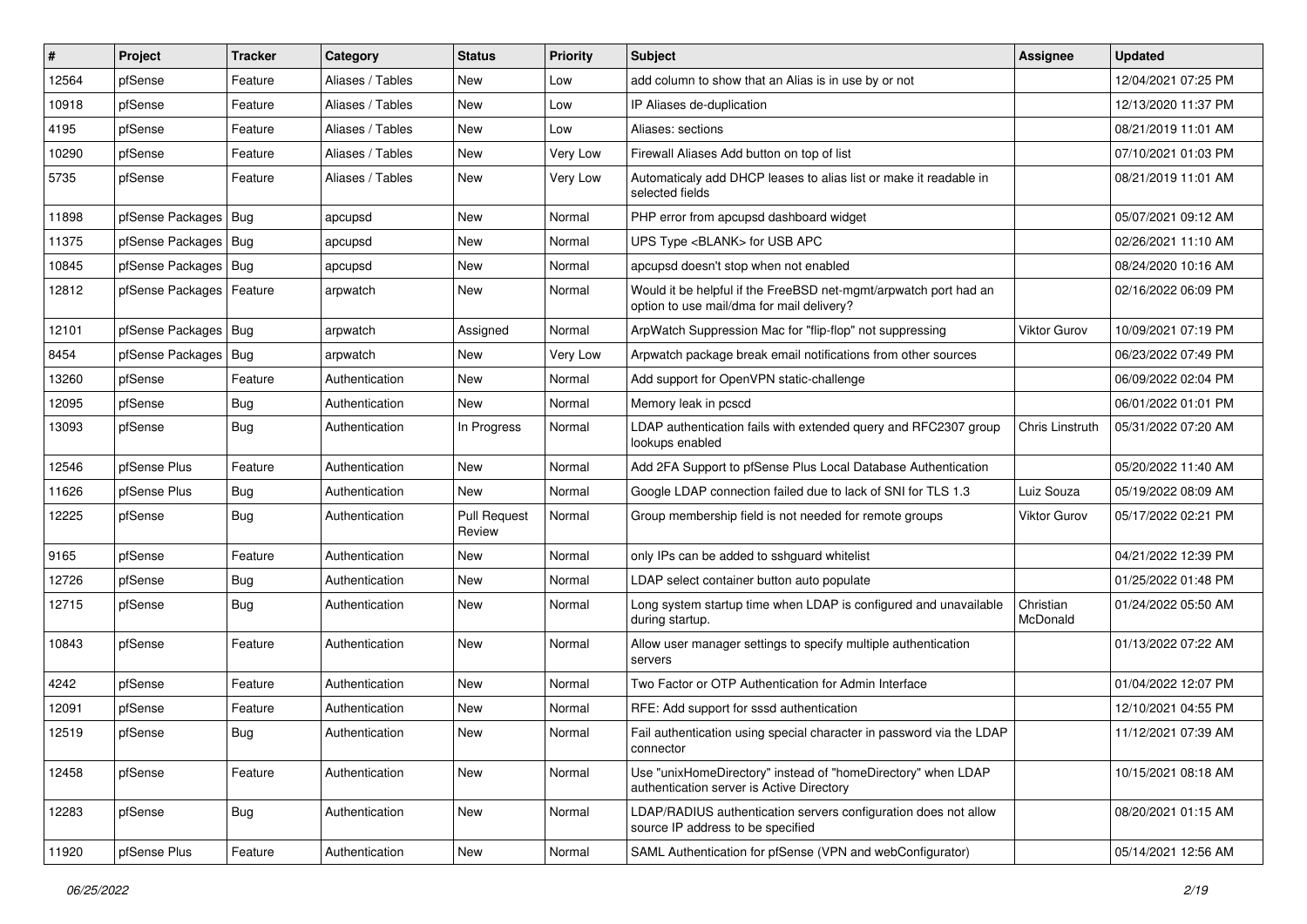| $\vert$ # | Project                | <b>Tracker</b> | Category         | <b>Status</b> | <b>Priority</b> | <b>Subject</b>                                                                                                                      | <b>Assignee</b>       | <b>Updated</b>      |
|-----------|------------------------|----------------|------------------|---------------|-----------------|-------------------------------------------------------------------------------------------------------------------------------------|-----------------------|---------------------|
| 6742      | pfSense                | Feature        | Authentication   | New           | Normal          | OAuth2 authentication for OpenVPN (and for FreeRadius)                                                                              | Jim Thompson          | 10/19/2020 09:19 AM |
| 10765     | pfSense                | <b>Bug</b>     | Authentication   | New           | Normal          | Ampersands in Idap extended query are escaped twice                                                                                 |                       | 09/02/2020 07:55 AM |
| 8087      | pfSense                | <b>Bug</b>     | Authentication   | <b>New</b>    | Normal          | Provide Calling-Station-ID to RADIUS backed VPN connections                                                                         |                       | 06/06/2020 05:36 AM |
| 9937      | pfSense                | Feature        | Authentication   | New           | Normal          | OpenVPN Login User Privilege                                                                                                        |                       | 11/29/2019 08:46 AM |
| 5825      | pfSense                | Feature        | Authentication   | <b>New</b>    | Normal          | Allow EAP-RADIUS for authentication servers                                                                                         |                       | 08/21/2019 10:32 AM |
| 4098      | pfSense                | Feature        | Authentication   | New           | Normal          | Add option to force a password change on login                                                                                      |                       | 08/21/2019 10:31 AM |
| 9288      | pfSense                | Feature        | Authentication   | <b>New</b>    | Normal          | SSHGuard add pfSense signature in standard                                                                                          |                       | 08/14/2019 01:19 PM |
| 9222      | pfSense                | Feature        | Authentication   | <b>New</b>    | Normal          | Add sshguard log when release an IP                                                                                                 |                       | 08/14/2019 01:00 PM |
| 5652      | pfSense                | <b>Bug</b>     | Authentication   | New           | Normal          | Radius IETF Class Group Assignment - Incorrect Standard                                                                             |                       | 08/13/2019 01:39 PM |
| 10352     | pfSense                | <b>Bug</b>     | Authentication   | New           | Very Low        | RADIUS authentication fails with MSCHAPv1 or MSCHAPv2 when<br>passwords contain international characters                            |                       | 06/20/2022 04:04 PM |
| 12863     | pfSense                | Feature        | Authentication   | <b>New</b>    | Very Low        | dynamically tune sha512crypt rounds                                                                                                 | Jim Pingle            | 03/19/2022 12:53 PM |
| 8775      | pfSense                | Feature        | Authentication   | New           | Very Low        | Use SRV record for LDAP Authentication                                                                                              |                       | 05/06/2020 07:49 AM |
| 8694      | pfSense                | Feature        | Authentication   | New           | Very Low        | Client CA Auth for PFSense WebGui                                                                                                   |                       | 08/21/2019 09:25 AM |
| 11266     | pfSense Packages       | Feature        | AutoConfigBackup | New           | Very Low        | Give an option to list restore point in "reverse" order/latest at the top.                                                          |                       | 01/19/2021 06:58 PM |
| 12329     | pfSense Packages       | Feature        | Avahi            | <b>New</b>    | Normal          | Add optional floating firewall rules for IPv4 and IPv6                                                                              |                       | 02/09/2022 04:43 PM |
| 12767     | pfSense Packages   Bug |                | Avahi            | New           | Normal          | Package radavahi-daemon does does not exist in current pfSense<br>version and it has been removed"" message on pfSense 2.7 restore  |                       | 02/07/2022 11:28 AM |
| 13039     | pfSense Packages       | Feature        | AWS VPC          | New           | Normal          | Handle transit gateway VPNs in the AWS VPN wizard                                                                                   |                       | 04/11/2022 07:31 AM |
| 9497      | pfSense Packages   Bug |                | AWS VPC          | <b>New</b>    | Normal          | AWS VPN Wizard: WebGUI times out.                                                                                                   |                       | 11/13/2019 10:07 AM |
| 9495      | pfSense Packages   Bug |                | AWS VPC          | New           | Normal          | AWS VPC VPN wizard produces incorrect config (SHA256 should<br>be SHA1)                                                             |                       | 08/19/2019 02:45 PM |
| 10900     | pfSense Packages   Bug |                | Backup           | Feedback      | Normal          | /packages/backup/backup.php?a=download&t=backup HTTP 504,<br>or Sends PHP Error Message as ASCII/Text file Named<br>pfsense.bak.tgz |                       | 04/05/2022 01:51 AM |
| 11098     | pfSense Packages   Bug |                | Backup           | Feedback      | Normal          | Backup Files and Directories plugin crashes firewall if /root specified<br>as backup location                                       | Viktor Gurov          | 12/23/2021 10:45 AM |
| 13205     | pfSense Docs           | New Content    | Backup / Restore | Feedback      | Normal          | <b>ZFS Boot Environment documentation</b>                                                                                           | Christian<br>McDonald | 05/31/2022 10:55 AM |
| 12774     | pfSense                | <b>Bug</b>     | Backup / Restore | New           | Normal          | Picture widget image is not saved in backup                                                                                         |                       | 04/04/2022 04:48 AM |
| 12553     | pfSense                | Feature        | Backup / Restore | New           | Normal          | Auto Config Backup: Allow selecting multiple backups for deletion                                                                   |                       | 02/22/2022 04:27 AM |
| 12249     | pfSense                | <b>Bug</b>     | Backup / Restore | New           | Normal          | HAProxy causing failed ACB backups                                                                                                  |                       | 11/15/2021 11:58 PM |
| 286       | pfSense                | Feature        | Backup / Restore | New           | Normal          | Backup/restore users individually                                                                                                   |                       | 01/09/2021 03:48 PM |
| 11110     | pfSense                | <b>Bug</b>     | Backup / Restore | New           | Normal          | Backup file should be checked before restoring a specific area                                                                      |                       | 12/05/2020 02:50 PM |
| 9775      | pfSense                | Feature        | Backup / Restore | New           | Normal          | AutoConfigBackup - Rolling per day/hour cap on changes, retention<br>policy                                                         |                       | 09/20/2019 09:19 AM |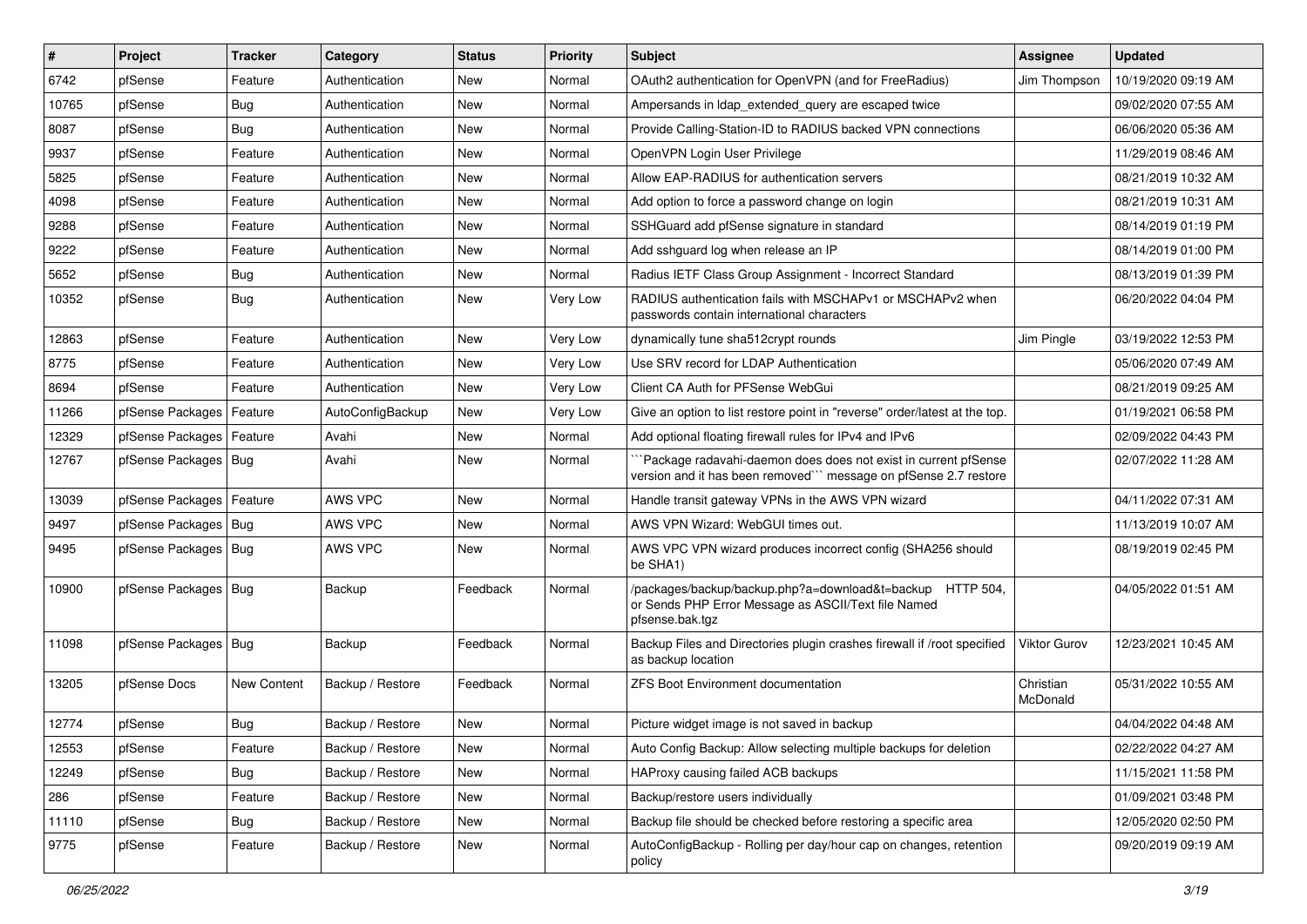| $\sharp$ | Project                       | <b>Tracker</b> | Category         | <b>Status</b> | <b>Priority</b> | <b>Subject</b>                                                                                           | <b>Assignee</b>     | <b>Updated</b>      |
|----------|-------------------------------|----------------|------------------|---------------|-----------------|----------------------------------------------------------------------------------------------------------|---------------------|---------------------|
| 7757     | pfSense                       | Bug            | Backup / Restore | <b>New</b>    | Normal          | Auto Config Backup fails to upload unless Default Gateway is up                                          |                     | 08/16/2019 12:47 PM |
| 4681     | pfSense                       | Feature        | Backup / Restore | New           | Normal          | AutoConfigBackup make a way to easily download a saved backup                                            |                     | 08/16/2019 12:46 PM |
| 8076     | pfSense                       | Bug            | Backup / Restore | <b>New</b>    | Normal          | User can easily apply an unusable interface configuration after<br>restore                               |                     | 08/14/2019 10:52 AM |
| 3697     | pfSense                       | Feature        | Backup / Restore | <b>New</b>    | Normal          | New backup/restore area: Certificates                                                                    |                     | 03/11/2017 11:30 AM |
| 3696     | pfSense                       | Feature        | Backup / Restore | <b>New</b>    | Normal          | Multiple items backup/restore                                                                            |                     | 06/06/2014 02:33 PM |
| 1367     | pfSense                       | Feature        | Backup / Restore | <b>New</b>    | Normal          | Input validation on partial config restores                                                              |                     | 03/21/2011 01:16 AM |
| 13289    | pfSense                       | <b>Bug</b>     | Backup / Restore | <b>New</b>    | Low             | Attempting to restore a 0 byte "config.xml" prints an error that the<br>file cannot be read              |                     | 06/20/2022 10:46 AM |
| 7688     | pfSense                       | Feature        | Backup / Restore | New           | Low             | AutoConfigBackup - Info Icon - username only                                                             |                     | 10/22/2017 10:46 AM |
| 6608     | pfSense                       | Feature        | Backup / Restore | <b>New</b>    | Low             | backup and restore dhcp                                                                                  |                     | 07/13/2016 04:09 PM |
| 1738     | pfSense                       | <b>Bug</b>     | Backup / Restore | <b>New</b>    | Very Low        | Restore fails when username in backup is not matching                                                    |                     | 12/11/2021 07:51 PM |
| 11563    | pfSense Packages              | l Bug          | <b>BIND</b>      | <b>New</b>    | High            | BIND GUI writes TXT records > 255 characters                                                             |                     | 02/27/2021 07:11 AM |
| 10760    | pfSense Packages              | Bug            | <b>BIND</b>      | New           | High            | pfSense BIND 9.14.12 server terminates due to assertion failure                                          |                     | 07/11/2020 04:53 PM |
| 13114    | pfSense Packages              | Bug            | <b>BIND</b>      | Feedback      | Normal          | BIND calls rndc in rc stop when named is not running                                                     | <b>Stuart Wyatt</b> | 05/04/2022 12:41 PM |
| 10445    | pfSense Packages              | Bug            | <b>BIND</b>      | Feedback      | Normal          | BIND crashed when added RPZ. rpz is not a master or slave zone.                                          |                     | 04/21/2022 12:40 PM |
| 10330    | pfSense Packages   Bug        |                | <b>BIND</b>      | Feedback      | Normal          | BIND zone configuration displays wrong DS resource record with<br>inline DNSSEC signing enabled          |                     | 04/21/2022 12:40 PM |
| 9916     | pfSense Packages              | Feature        | <b>BIND</b>      | Feedback      | Normal          | Check allow-transfer in custom option when the zone is slave                                             |                     | 04/21/2022 12:40 PM |
| 13002    | pfSense Packages   Regression |                | <b>BIND</b>      | Feedback      | Normal          | BIND 9.16 13 could not find existing DNSSEC keys at<br>/cf/named/etc/namedb/keys due to directory change | <b>Viktor Gurov</b> | 03/31/2022 12:14 PM |
| 12869    | pfSense Packages   Bug        |                | <b>BIND</b>      | Feedback      | Normal          | Bind DNS Package AAAA filtering Broken on new ZFS Installs                                               | Viktor Gurov        | 03/09/2022 12:38 PM |
| 10693    | pfSense Packages   Bug        |                | <b>BIND</b>      | <b>New</b>    | Normal          | pfSense Bind Zone Editor UI does not update zone serial number<br>when a change is made                  |                     | 09/01/2021 12:51 AM |
| 11634    | pfSense Packages              | Regression     | <b>BIND</b>      | <b>New</b>    | Normal          | bind hangs when pfsense is reconnecting as an openvpn client to a<br>TUN openvpn server                  |                     | 03/14/2021 07:23 AM |
| 8146     | pfSense Packages              | Feature        | <b>BIND</b>      | <b>New</b>    | Normal          | Zone Domain Records more powerfull for BIND Zones                                                        |                     | 08/13/2019 09:39 AM |
| 8197     | pfSense Packages              | Bug            | <b>BIND</b>      | <b>New</b>    | Normal          | BIND UI fails to properly update zone with inline DNSSEC signing<br>enabled                              |                     | 02/18/2019 05:23 PM |
| 8199     | pfSense Packages              | Feature        | <b>BIND</b>      | <b>New</b>    | Normal          | Support reordering and/or sort alphabetically across BIND package                                        |                     | 12/12/2017 02:05 AM |
| 11343    | pfSense Packages              | Bug            | <b>BIND</b>      | Feedback      | Low             | Invalid link to pfSense-pkg-bind changelog                                                               | Viktor Gurov        | 04/05/2022 08:12 AM |
| 11074    | pfSense Packages   Bug        |                | <b>BIND</b>      | New           | Low             | bind Zone Settings Zones, Save button opens "Confirmation<br>required to save changes"                   |                     | 11/16/2020 11:08 AM |
| 12782    | pfSense                       | Todo           | Build / Release  | <b>New</b>    | Normal          | Disable compatibility flag                                                                               | <b>Brad Davis</b>   | 05/17/2022 02:33 PM |
| 4472     | pfSense                       | Feature        | Build / Release  | <b>New</b>    | Normal          | Cryptographically sign every (sub-)release                                                               |                     | 08/13/2019 12:53 PM |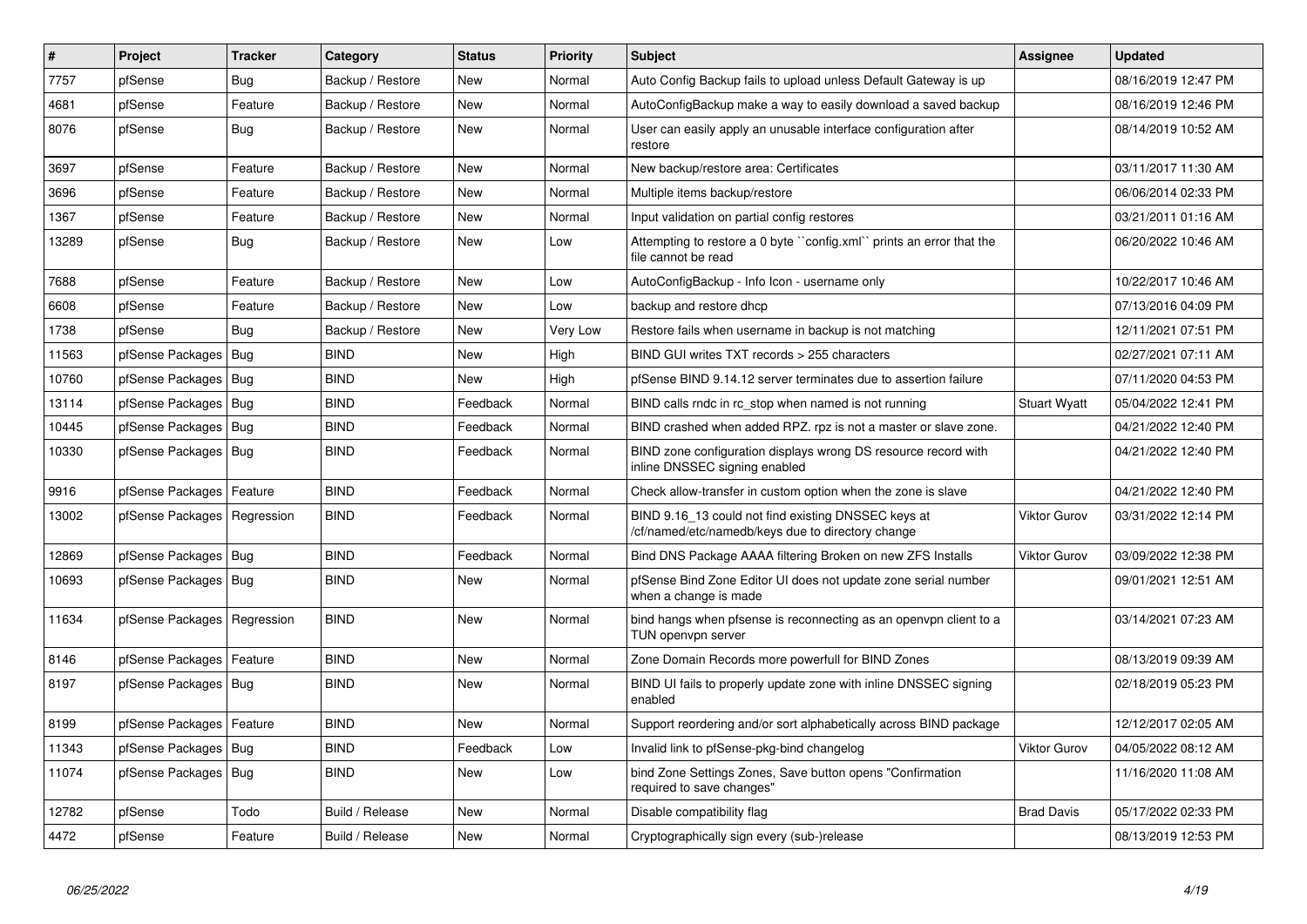| $\vert$ # | Project      | <b>Tracker</b> | Category              | <b>Status</b> | <b>Priority</b> | <b>Subject</b>                                                                                                          | Assignee             | Updated             |
|-----------|--------------|----------------|-----------------------|---------------|-----------------|-------------------------------------------------------------------------------------------------------------------------|----------------------|---------------------|
| 13290     | pfSense      | Regression     | <b>Captive Portal</b> | Feedback      | Normal          | My PfSense version 2.7 is returning the error "dummynet bad switch<br>21" every time I activate my Captive Portals (7). |                      | 06/20/2022 06:01 PM |
| 13215     | pfSense      | <b>Bug</b>     | Captive Portal        | Assigned      | Normal          | Allowed MAC/IP/Hostname traffic counts for authorized users                                                             | Reid<br>Linnemann    | 05/31/2022 05:31 PM |
| 13226     | pfSense      | <b>Bug</b>     | Captive Portal        | Confirmed     | Normal          | Captive Portal doesn't disconnect established OpenVPN link                                                              | Reid<br>Linnemann    | 05/30/2022 10:38 AM |
| 13229     | pfSense Docs | Todo           | Captive Portal        | Feedback      | Normal          | Update documentation for IPFW to PF transition for Limiters and<br><b>Captive Portal</b>                                | Jim Pingle           | 05/27/2022 03:04 PM |
| 1831      | pfSense      | Feature        | Captive Portal        | <b>New</b>    | Normal          | Captive portal IPv6 support                                                                                             | Reid<br>Linnemann    | 05/25/2022 07:57 AM |
| 12730     | pfSense      | Bug            | Captive Portal        | <b>New</b>    | Normal          | RADIUS accounting does not work if WAN is down                                                                          |                      | 01/26/2022 05:13 AM |
| 12648     | pfSense      | Bug            | <b>Captive Portal</b> | <b>New</b>    | Normal          | Undocumented variables 'listenporthttp' and 'listenporthttps'                                                           |                      | 12/28/2021 10:44 AM |
| 12357     | pfSense      | <b>Bug</b>     | Captive Portal        | New           | Normal          | Captive Portal popup Logout button loads full login page in popup<br>when clicked                                       |                      | 10/27/2021 12:10 PM |
| 12467     | pfSense      | <b>Bug</b>     | Captive Portal        | <b>New</b>    | Normal          | CP error on client disconnect after reboot                                                                              |                      | 10/17/2021 05:35 AM |
| 11379     | pfSense      | Feature        | Captive Portal        | New           | Normal          | <b>Template Roll Printer</b>                                                                                            |                      | 02/07/2021 05:26 AM |
| 11189     | pfSense      | Feature        | Captive Portal        | <b>New</b>    | Normal          | Captive Portal - Tarpit option                                                                                          |                      | 12/23/2020 06:44 PM |
| 3377      | pfSense      | Feature        | Captive Portal        | <b>New</b>    | Normal          | OAuth2 authentication in captive portal                                                                                 | Jim Thompson         | 10/19/2020 09:13 AM |
| 9627      | pfSense      | Feature        | Captive Portal        | <b>New</b>    | Normal          | Captive Portal only shows authenticated users                                                                           |                      | 08/14/2019 02:48 PM |
| 385       | pfSense      | Feature        | Captive Portal        | <b>New</b>    | Normal          | Reverse captive portal                                                                                                  |                      | 08/13/2019 12:23 PM |
| 1924      | pfSense      | Feature        | Captive Portal        | <b>New</b>    | Normal          | Ability of CP's allowed IP addresses to use aliases                                                                     |                      | 07/26/2018 04:28 AM |
| 7971      | pfSense      | Feature        | Captive Portal        | New           | Normal          | Allow import, export and synchronization of MACs under Captive<br>Portal service                                        |                      | 10/19/2017 04:56 AM |
| 2963      | pfSense      | Feature        | Captive Portal        | <b>New</b>    | Normal          | Captive Portal MAC authentication request                                                                               |                      | 08/22/2017 09:09 PM |
| 6956      | pfSense      | Feature        | Captive Portal        | New           | Normal          | Allow more control over concurrent logins                                                                               |                      | 11/23/2016 12:01 PM |
| 2573      | pfSense      | Feature        | <b>Captive Portal</b> | <b>New</b>    | Normal          | Captive Portal support of RADIUS POD (Packet of Disconnect)                                                             |                      | 10/17/2016 03:14 AM |
| 1675      | pfSense      | Bug            | Captive Portal        | New           | Normal          | Captive portal logout problems with pop-up blockers.                                                                    | <b>Jared Dillard</b> | 03/28/2016 01:37 PM |
| 2025      | pfSense      | Feature        | <b>Captive Portal</b> | New           | Normal          | Captive Portal: Easy accessible Logout page instead of Logout<br>pop-up window                                          |                      | 02/06/2016 04:59 AM |
| 3053      | pfSense      | Feature        | Captive Portal        | New           | Normal          | Automatically add DHCP static addresses to CP passthru-mac                                                              |                      | 06/21/2013 11:54 AM |
| 9970      | pfSense      | Feature        | <b>Captive Portal</b> | <b>New</b>    | Low             | Captive Portal and SAML2 Integration                                                                                    | Mauro Braggio        | 10/12/2020 07:39 AM |
| 5658      | pfSense      | <b>Bug</b>     | Captive Portal        | Confirmed     | Low             | Files with the same name cannot be uploaded to multiple captive<br>portal zones                                         |                      | 12/18/2015 07:19 PM |
| 4724      | pfSense      | Feature        | <b>Captive Portal</b> | <b>New</b>    | Low             | Captive Portal Status Add Client Hostname                                                                               |                      | 05/22/2015 08:38 AM |
| 2545      | pfSense      | Feature        | Captive Portal        | <b>New</b>    | Low             | CaptivePortal: Custom "Re-authenticate every x minutes"                                                                 |                      | 07/08/2012 05:21 PM |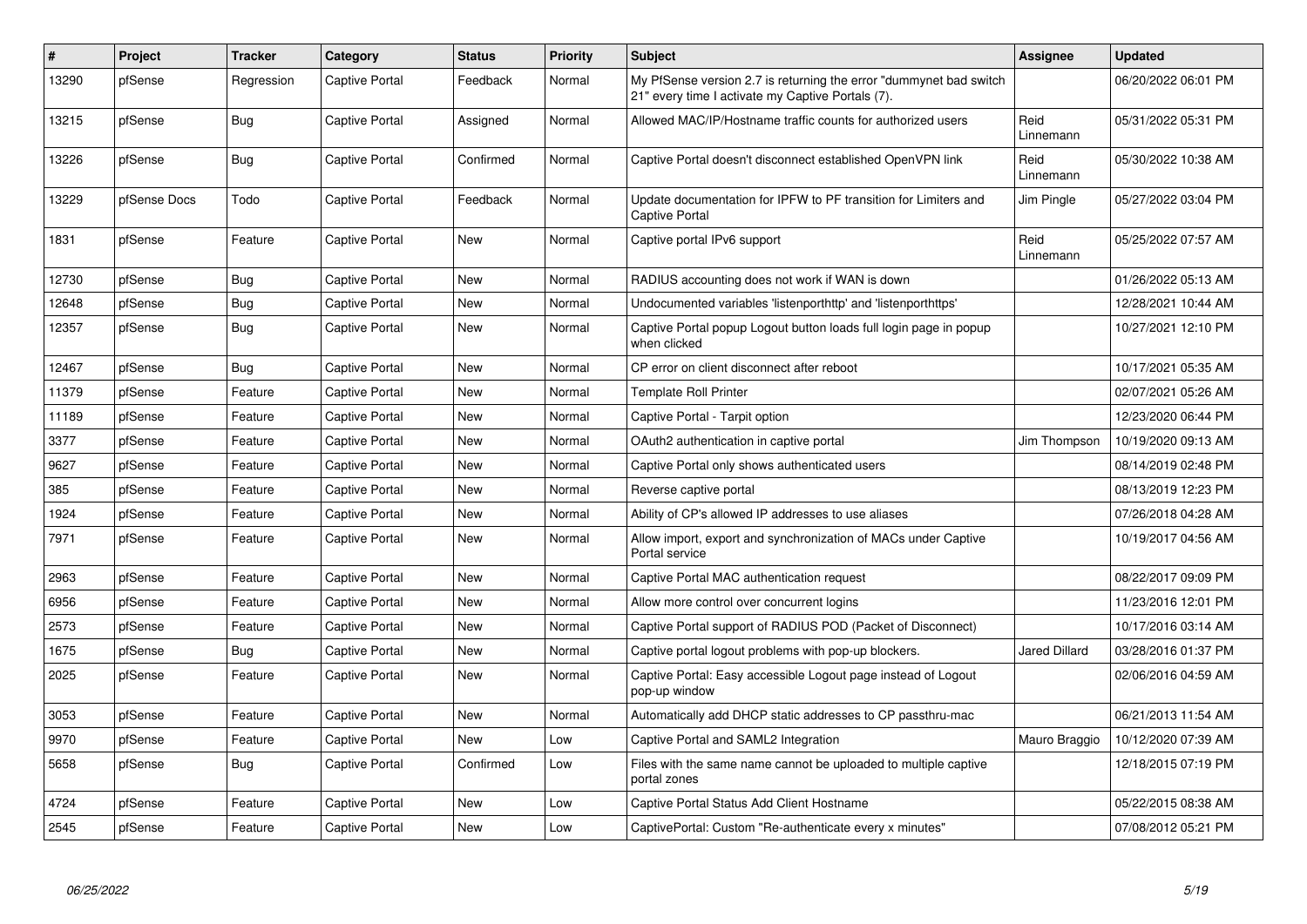| #     | Project          | <b>Tracker</b> | Category              | <b>Status</b>                 | <b>Priority</b> | <b>Subject</b>                                                                                          | Assignee   | <b>Updated</b>      |
|-------|------------------|----------------|-----------------------|-------------------------------|-----------------|---------------------------------------------------------------------------------------------------------|------------|---------------------|
| 13272 | pfSense          | <b>Bug</b>     | <b>Captive Portal</b> | <b>Pull Request</b><br>Review | Very Low        | Voucher CSV output has leading space before voucher code                                                | Jim Pingle | 06/13/2022 10:27 AM |
| 13220 | pfSense          | Feature        | Captive Portal        | New                           | Very Low        | Voucher per-roll bandwidth restrictions and traffic quotas                                              |            | 05/26/2022 08:16 AM |
| 13219 | pfSense          | Feature        | Captive Portal        | New                           | Very Low        | Enable/Disable single voucher roll                                                                      |            | 05/26/2022 08:14 AM |
| 7553  | pfSense          | <b>Bug</b>     | <b>Captive Portal</b> | Confirmed                     | Very Low        | Captive portal on a parent interface blocks traffic on VLAN interfaces<br>too                           |            | 08/19/2018 03:15 PM |
| 4845  | pfSense          | <b>Bug</b>     | CARP                  | Confirmed                     | High            | CARP preemption doesn't switch to backup where connectivity<br>between systems is lost but not NIC link |            | 07/28/2015 07:55 AM |
| 8100  | pfSense          | <b>Bug</b>     | CARP                  | <b>New</b>                    | Normal          | pfsync Initially Deletes States on Primary for Connections<br>Established through Secondary             | Luiz Souza | 02/08/2022 12:59 PM |
| 5849  | pfSense          | <b>Bug</b>     | CARP                  | New                           | Normal          | Routing fail on CARP IPsec                                                                              |            | 12/18/2021 04:41 PM |
| 2218  | pfSense          | Feature        | CARP                  | New                           | Normal          | Ability to delay CARP master status at boot time                                                        |            | 03/03/2021 11:57 AM |
| 8567  | pfSense          | <b>Bug</b>     | CARP                  | <b>New</b>                    | Normal          | Using IPv6 VIP alias for services may affect CARP IPv6 VIP work                                         |            | 06/12/2018 01:26 PM |
| 8566  | pfSense          | <b>Bug</b>     | CARP                  | New                           | Normal          | Wrong IPv6 source in NS request in case using of IPv6 alias                                             |            | 06/12/2018 01:26 PM |
| 2099  | pfSense          | Todo           | CARP                  | New                           | Normal          | Remove "queue" from CARP traffic                                                                        |            | 01/19/2012 10:59 AM |
| 13110 | pfSense          | <b>Bug</b>     | CARP                  | New                           | Very Low        | changing CARP VIP address does not update outbound NAT<br>interface IP                                  |            | 05/03/2022 02:52 PM |
| 7648  | pfSense          | <b>Bug</b>     | CARP                  | <b>New</b>                    | Very Low        | SPAN ports on an interface renders CARP HA inoperative                                                  |            | 06/14/2017 09:19 PM |
| 13063 | pfSense Packages | Feature        | Cellular              | <b>Pull Request</b><br>Review | Normal          | Cellular package shall support more modems and NMEA port                                                |            | 05/06/2022 02:38 PM |
| 10796 | pfSense Packages | Feature        | Cellular              | Feedback                      | Normal          | Huawei ME909u-521 support                                                                               |            | 04/21/2022 12:40 PM |
| 12737 | pfSense          | <b>Bug</b>     | Certificates          | New                           | Normal          | CApath is not defined by default in curl                                                                |            | 05/17/2022 02:30 PM |
| 11203 | pfSense          | <b>Bug</b>     | Certificates          | New                           | Normal          | certificate manager very slow                                                                           |            | 12/31/2020 11:57 AM |
| 1257  | pfSense          | Feature        | Certificates          | <b>Pull Request</b><br>Review | Normal          | Handle encypted CA/Certificate private keys                                                             |            | 10/12/2020 07:12 AM |
| 1268  | pfSense          | Feature        | Certificates          | <b>New</b>                    | Normal          | Allow mass renewing of certs                                                                            |            | 11/01/2019 03:17 PM |
| 2276  | pfSense          | Feature        | Certificates          | New                           | Normal          | Remote CRL fetch support                                                                                |            | 02/06/2016 04:14 AM |
| 12894 | pfSense Plus     | <b>Bug</b>     | Certificates          | <b>New</b>                    | Low             | duplicating freshly created certificates through refreshing                                             |            | 03/03/2022 02:35 PM |
| 7289  | pfSense          | <b>Bug</b>     | Certificates          | <b>New</b>                    | Low             | Generating 4096bit Certificate                                                                          |            | 08/14/2019 09:56 AM |
| 10258 | pfSense          | Feature        | Certificates          | New                           | Very Low        | allow to sign CA                                                                                        |            | 02/20/2020 04:20 AM |
| 9889  | pfSense          | Bug            | Certificates          | New                           | Very Low        | CRL check for Intermediate CA CRLs fails                                                                | Jim Pingle | 11/08/2019 11:03 AM |
| 12402 | pfSense Docs     | Todo           | Configuration         | New                           | Normal          | Feedback on Configuration - Advanced Configuration Options -<br>Notifications                           |            | 09/24/2021 12:46 AM |
| 12098 | pfSense Docs     | Correction     | Configuration         | New                           | Normal          | Feedback on pfSense Configuration Recipes - Accessing a<br>CPE/Modem from Inside the Firewall           |            | 07/02/2021 02:30 AM |
| 13291 | pfSense Docs     | Todo           | Configuration         | New                           | Low             | Notification documentation                                                                              |            | 06/21/2022 10:22 AM |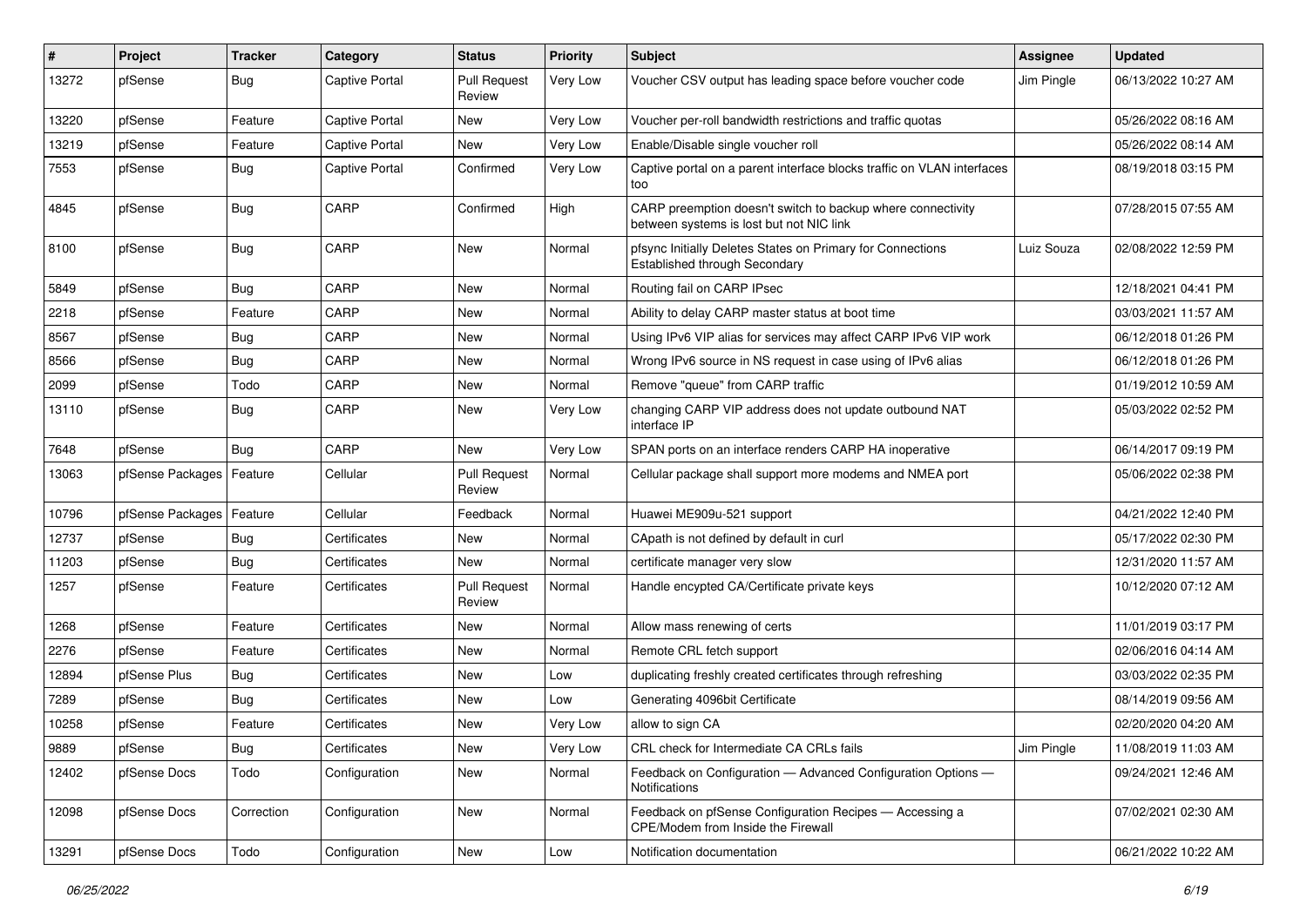| #     | Project          | <b>Tracker</b> | Category                 | <b>Status</b>                 | <b>Priority</b> | Subject                                                                                                               | Assignee              | <b>Updated</b>      |
|-------|------------------|----------------|--------------------------|-------------------------------|-----------------|-----------------------------------------------------------------------------------------------------------------------|-----------------------|---------------------|
| 13288 | pfSense          | <b>Bug</b>     | Configuration<br>Backend | <b>New</b>                    | Normal          | Encode FreeRADIUS Custom Options                                                                                      |                       | 06/20/2022 10:36 AM |
| 13287 | pfSense          | Feature        | Configuration<br>Backend | New                           | Normal          | Encode OpenVPN Custom Options                                                                                         |                       | 06/20/2022 10:33 AM |
| 12483 | pfSense          | <b>Bug</b>     | Configuration<br>Backend | <b>New</b>                    | Normal          | GUI creates inconsistent config.xml                                                                                   |                       | 10/23/2021 06:48 AM |
| 3895  | pfSense          | Feature        | Configuration<br>Backend | New                           | Normal          | Timeout for "Apply change"                                                                                            |                       | 01/25/2021 08:07 AM |
| 10833 | pfSense          | <b>Bug</b>     | Configuration<br>Backend | <b>New</b>                    | Normal          | unbound exits on configuration error when link status flaps on LAN<br>interface                                       |                       | 08/13/2020 11:53 PM |
| 6398  | pfSense          | <b>Bug</b>     | Configuration<br>Backend | <b>New</b>                    | Normal          | If config cannot be loaded due to corruption or bug, it isn't handled<br>gracefully (just stops)                      |                       | 08/13/2019 01:23 PM |
| 5902  | pfSense          | Todo           | Configuration<br>Backend | <b>New</b>                    | Normal          | Use a common place for default values                                                                                 |                       | 08/13/2019 12:53 PM |
| 13268 | pfSense          | Todo           | Console Menu             | Ready To Test                 | Normal          | columns don't align nicely in console with medium-long interface<br>names                                             |                       | 06/12/2022 10:32 PM |
| 13249 | pfSense          | Bug            | Console Menu             | New                           | Normal          | Running playback comands multiple times results in PHP error                                                          |                       | 06/06/2022 07:02 AM |
| 6469  | pfSense          | Feature        | Console Menu             | New                           | Normal          | Improve help + self documentation in console PHP shell                                                                |                       | 08/13/2019 01:23 PM |
| 7747  | pfSense          | Feature        | Console Menu             | <b>New</b>                    | Normal          | Minor UI Tweak: Make hitting enter on the console (esp via SSH)<br>should not log you out, but simply redraw the menu |                       | 08/01/2017 04:03 PM |
| 2693  | pfSense          | Feature        | Console Menu             | <b>New</b>                    | Normal          | Allow mapping mapping non-physical interfaces via console                                                             | <b>Mathieu Simon</b>  | 11/27/2012 03:00 PM |
| 13258 | pfSense          | <b>Bug</b>     | Console Menu             | <b>Pull Request</b><br>Review | Low             | secret menu option 100                                                                                                | Jim Pingle            | 06/12/2022 01:44 PM |
| 11970 | pfSense Packages | Bug            | Coreboot                 | <b>New</b>                    | Normal          | Netgate Firmware Upgrade Doesn't Work on XG-2758                                                                      |                       | 04/21/2022 12:39 PM |
| 13074 | pfSense Plus     | Bug            | Cryptographic<br>Modules | New                           | Normal          | AES-GCM with SafeXcel on Netgate 2100 causes MBUF overload                                                            |                       | 06/12/2022 11:14 AM |
| 12658 | pfSense Packages | Feature        | darkstat                 | <b>New</b>                    | Normal          | Adding prometheus metrics to darkstat                                                                                 |                       | 05/27/2022 09:44 PM |
| 13183 | pfSense Plus     | Regression     | Dashboard                | Feedback                      | High            | ZFS module is loaded on systems without ZFS                                                                           | Christian<br>McDonald | 05/23/2022 10:11 AM |
| 12673 | pfSense          | <b>Bug</b>     | Dashboard                | <b>Pull Request</b><br>Review | Normal          | Firewall Logs Widget fails to update at intervals below 5 seconds.                                                    | Viktor Gurov          | 05/17/2022 02:20 PM |
| 13165 | pfSense          | Feature        | Dashboard                | <b>Pull Request</b><br>Review | Normal          | Feat: live update for Services dashboard widget                                                                       |                       | 05/15/2022 01:48 AM |
| 7113  | pfSense          | <b>Bug</b>     | Dashboard                | New                           | Normal          | Interface name in Traffic Graphs                                                                                      |                       | 12/31/2021 05:40 PM |
| 11759 | pfSense          | <b>Bug</b>     | Dashboard                | New                           | Normal          | Traffic graphs on dashboard double upload on pppoe links                                                              |                       | 12/30/2021 04:00 AM |
| 10401 | pfSense          | Feature        | Dashboard                | New                           | Normal          | Request: ability to sort/separate stopped/running Service(s) on<br>Dashboard -> Services Status widget                |                       | 03/31/2020 04:48 PM |
| 7182  | pfSense          | Feature        | Dashboard                | New                           | Normal          | Break up System Widget on the Dashboard                                                                               |                       | 08/21/2019 08:59 AM |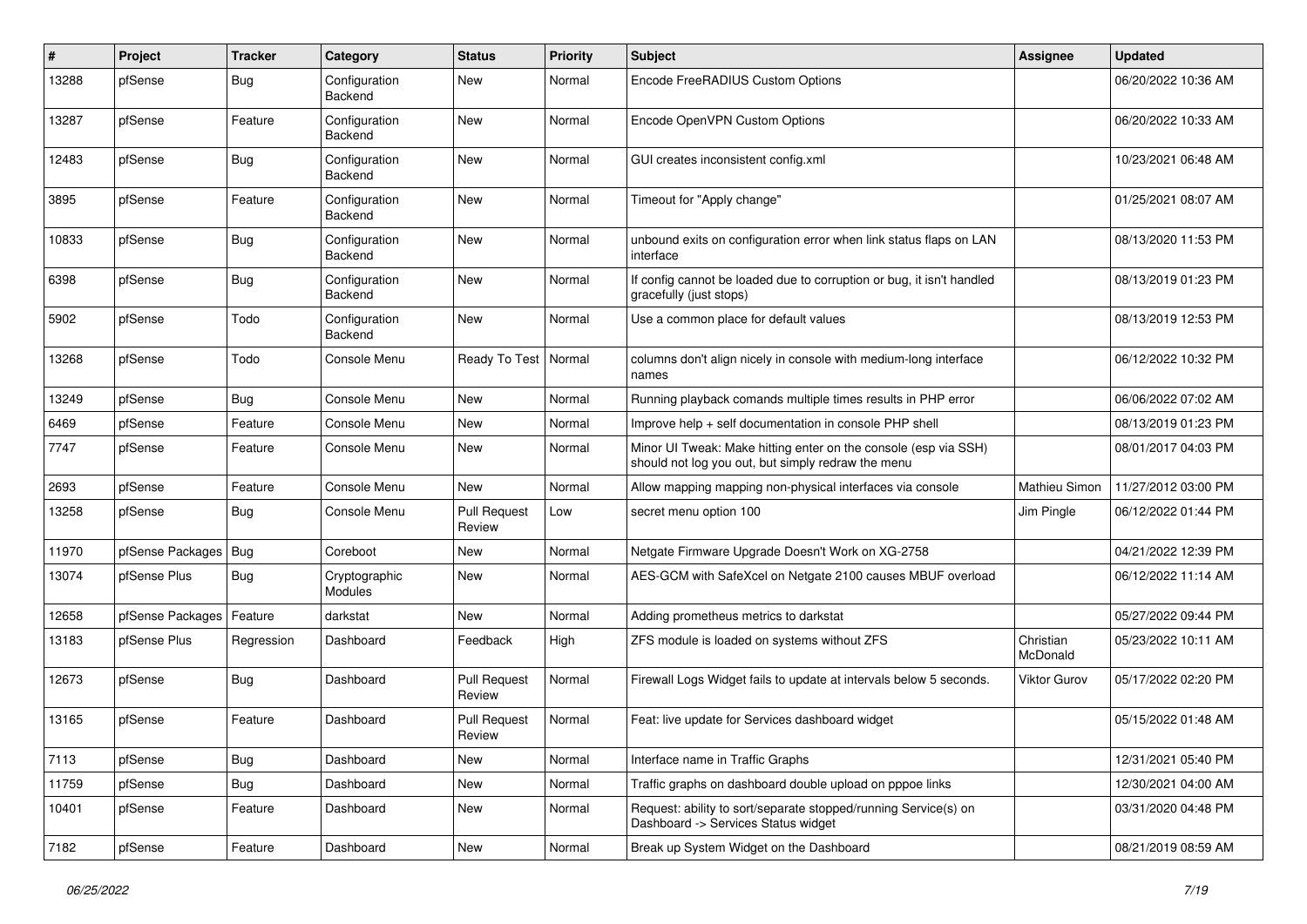| $\sharp$ | Project      | <b>Tracker</b> | Category        | <b>Status</b> | <b>Priority</b> | <b>Subject</b>                                                                                   | <b>Assignee</b>     | <b>Updated</b>                       |
|----------|--------------|----------------|-----------------|---------------|-----------------|--------------------------------------------------------------------------------------------------|---------------------|--------------------------------------|
| 7974     | pfSense      | Feature        | Dashboard       | New           | Normal          | <b>ZFS RAID Monitor Not available</b>                                                            |                     | 08/20/2019 01:34 PM                  |
| 9677     | pfSense      | <b>Bug</b>     | Dashboard       | <b>New</b>    | Normal          | Dashboard hangs when widget needs data from a remote host which<br>is down                       |                     | 08/13/2019 09:15 AM                  |
| 4646     | pfSense      | Feature        | Dashboard       | <b>New</b>    | Normal          | Recover valuable vertical screen real estate in dashboard                                        |                     | 04/20/2015 07:46 PM                  |
| 2479     | pfSense      | Feature        | Dashboard       | <b>New</b>    | Normal          | Allow reordering of the traffic graphs on the dashboard                                          |                     | 06/08/2012 04:13 PM                  |
| 13168    | pfSense      | Feature        | Dashboard       | New           | Low             | Multiple Dashboard views for a single user                                                       |                     | 05/16/2022 07:53 AM                  |
| 10395    | pfSense      | Feature        | Dashboard       | New           | Low             | Add Dashboard System Information support for more PC Engines<br>APU boards                       |                     | 02/17/2022 01:02 AM                  |
| 7387     | pfSense      | Bug            | Dashboard       | <b>New</b>    | Low             | New Traffic Graph in dashboard resets inverted view to normal view                               | Jared Dillard       | 12/11/2021 08:14 PM                  |
| 10280    | pfSense      | Feature        | Dashboard       | <b>New</b>    | Low             | DHCP Leases widget                                                                               |                     | 11/07/2020 09:18 PM                  |
| 9353     | pfSense      | <b>Bug</b>     | Dashboard       | New           | Low             | PHPSession errors from limited access to dashboard and widgets                                   |                     | 10/06/2020 09:31 AM                  |
| 7788     | pfSense      | <b>Bug</b>     | Dashboard       | New           | Low             | Irregular updating of widgets like cpu/uptime on system widget.                                  |                     | 08/21/2019 09:03 AM                  |
| 5567     | pfSense      | Feature        | Dashboard       | <b>New</b>    | Low             | CARP status widget does not update in real time                                                  |                     | 08/20/2019 03:33 PM                  |
| 8458     | pfSense      | Feature        | Dashboard       | New           | Low             | Allow reordering of interface widget                                                             |                     | 08/14/2019 10:52 AM                  |
| 6390     | pfSense      | Todo           | Dashboard       | New           | Low             | Autoscale from Traffic Graph not correct size (big graphs)                                       |                     | 05/23/2016 01:38 PM                  |
| 3411     | pfSense      | <b>Bug</b>     | Dashboard       | New           | Low             | Interfaces and statistics dashboard widgets very slow with large<br>numbers of interfaces        |                     | 01/24/2014 02:09 AM                  |
| 7857     | pfSense      | <b>Bug</b>     | Dashboard       | <b>New</b>    | Very Low        | Interfaces Widget U/I fails to wrap IPV6 addresses when the string is<br>too wide for the widget |                     | 08/13/2019 09:15 AM                  |
| 8157     | pfSense      | <b>Bug</b>     | Dashboard       | <b>New</b>    | Very Low        | Traffic Graph clutter from time to time                                                          |                     | 12/03/2017 06:40 AM                  |
| 7934     | pfSense      | Feature        | Dashboard       | <b>New</b>    | Very Low        | format support phone# for international use                                                      |                     | 10/12/2017 04:38 PM                  |
| 7244     | pfSense      | Feature        | Developer Tools | New           | Normal          | Publish pfsense as a Vagrant Basebox                                                             |                     | 01/29/2019 04:09 AM                  |
| 1219     | pfSense      | Feature        | Developer Tools | New           | Low             | Ship DTRACE enabled kernels in the images                                                        |                     | 07/26/2017 03:14 AM                  |
| 11471    | pfSense Docs | Todo           | Development     | New           | Low             | Feedback on Development - Developing Packages                                                    | Jim Pingle          | 02/19/2021 02:52 PM                  |
| 11071    | pfSense Docs | New Content    | <b>DHCP</b>     | <b>New</b>    | Normal          | Feedback on Services - IPv6 Router Advertisements                                                | Jim Pingle          | 12/08/2020 09:25 AM                  |
| 8852     | pfSense Docs | Correction     | <b>DHCP</b>     | <b>New</b>    | Normal          | [feedback form] Unclear about "Client Identifier" in a static mapping                            | Jim Pingle          | 09/23/2020 02:30 PM                  |
| 13273    | pfSense      | <b>Bug</b>     | DHCP (IPv4)     | New           | Normal          | dhclient can use conflicting recorded leases                                                     |                     | 06/14/2022 11:07 AM                  |
| 13256    | pfSense      | Feature        | DHCP (IPv4)     | New           | Normal          | Better handling of duplicate IPs in static DHCP assignments                                      |                     | 06/11/2022 04:51 PM                  |
| 13217    | pfSense      | Bug            | DHCP (IPv4)     | New           | Normal          | dhclient using default pid file location which does not exist                                    | <b>Viktor Gurov</b> | 05/26/2022 08:09 AM                  |
| 12959    | pfSense      | <b>Bug</b>     | DHCP (IPv4)     | Feedback      | Normal          | dhcplease process wrongly update host file if client-hostname is<br>empty                        |                     | 03/28/2022 10:26 AM                  |
| 12922    | pfSense      | <b>Bug</b>     | DHCP (IPv4)     | New           | Normal          | Classless static routes received on DHCP WAN can override chosen<br>default gateway              |                     | 03/28/2022 10:08 AM                  |
| 8179     | pfSense      | <b>Bug</b>     | DHCP (IPv4)     | Feedback      | Normal          | Incorrect reverse DNS zone in DHCP server config for<br>non-octet-aligned subnet mask            |                     | Renato Botelho   02/09/2022 11:17 PM |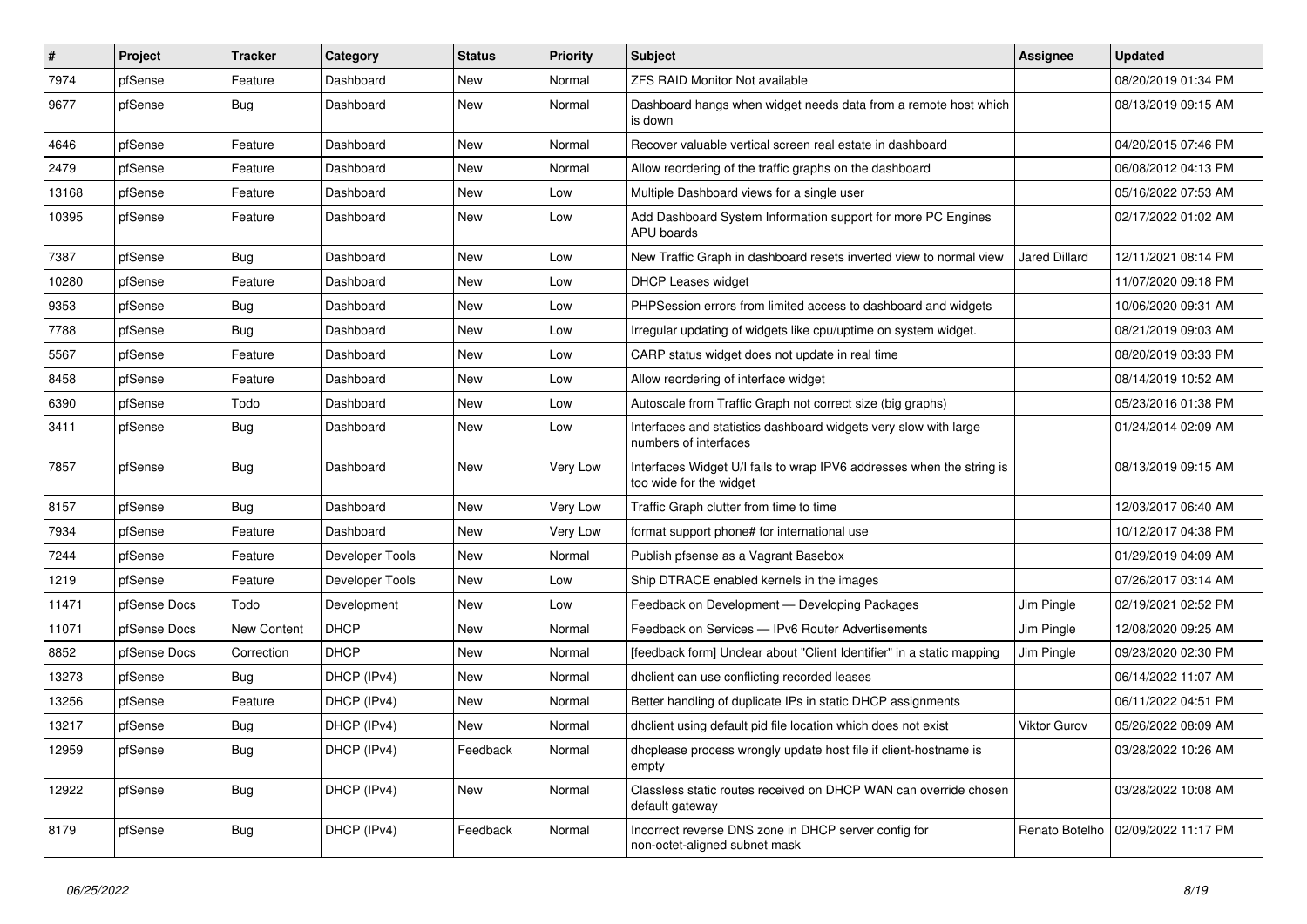| $\vert$ # | Project | <b>Tracker</b> | Category    | <b>Status</b> | <b>Priority</b> | Subject                                                                                                                            | <b>Assignee</b>      | <b>Updated</b>      |
|-----------|---------|----------------|-------------|---------------|-----------------|------------------------------------------------------------------------------------------------------------------------------------|----------------------|---------------------|
| 11927     | pfSense | Feature        | DHCP (IPv4) | Feedback      | Normal          | Allow DHCP not to serve a gateway - small fix                                                                                      |                      | 01/03/2022 04:17 PM |
| 6362      | pfSense | Bug            | DHCP (IPv4) | Confirmed     | Normal          | DHCP Client ID not used                                                                                                            |                      | 07/09/2021 06:30 AM |
| 8330      | pfSense | Feature        | DHCP (IPv4) | New           | Normal          | add options for ddns-local-address statements                                                                                      |                      | 04/27/2021 12:31 PM |
| 7405      | pfSense | Feature        | DHCP (IPv4) | New           | Normal          | Ability to add dhcp host reservations from "Diagnostics -> ARP table"                                                              |                      | 10/12/2020 08:22 AM |
| 6960      | pfSense | Feature        | DHCP (IPv4) | <b>New</b>    | Normal          | Consider replacing ISC DHCP server with KEA DHCP                                                                                   |                      | 09/24/2020 01:59 PM |
| 9130      | pfSense | Feature        | DHCP (IPv4) | New           | Normal          | Request ID [#INC-16195]: DHCP - PXE Boot                                                                                           |                      | 09/10/2020 01:39 PM |
| 2983      | pfSense | Feature        | DHCP (IPv4) | New           | Normal          | DHCPD: Add vendor-class-identifier and MAC-OIDs                                                                                    |                      | 05/29/2020 09:24 PM |
| 10345     | pfSense | Feature        | DHCP (IPv4) | <b>New</b>    | Normal          | DHCP lease distinction between online and offline                                                                                  |                      | 03/16/2020 07:56 AM |
| 9732      | pfSense | Feature        | DHCP (IPv4) | New           | Normal          | System UTC time offset in DHCP Option 2                                                                                            |                      | 09/06/2019 08:39 PM |
| 3771      | pfSense | <b>Bug</b>     | DHCP (IPv4) | <b>New</b>    | Normal          | Webinterface and dhcpdcrashes with 500+ static leases                                                                              |                      | 08/21/2019 09:26 AM |
| 8614      | pfSense | Bug            | DHCP (IPv4) | New           | Normal          | Cannot remove Additional BOOTP/DHCP Options                                                                                        |                      | 08/21/2019 09:15 AM |
| 7172      | pfSense | Bug            | DHCP (IPv4) | New           | Normal          | Sorting by hostname in Services > DHCP Server > LAN should be<br>"natural" (alphanumeric friendly)                                 |                      | 08/20/2019 03:47 PM |
| 2774      | pfSense | Feature        | DHCP (IPv4) | <b>New</b>    | Normal          | Extend DHCP Pools code to allow using different subnets                                                                            |                      | 08/19/2019 10:27 AM |
| 9343      | pfSense | Bug            | DHCP (IPv4) | New           | Normal          | diag_arp.php times out with large DHCPD leases table                                                                               |                      | 08/14/2019 01:19 PM |
| 6615      | pfSense | Feature        | DHCP (IPv4) | <b>New</b>    | Normal          | new DHCP server option                                                                                                             |                      | 08/13/2019 01:39 PM |
| 5080      | pfSense | Feature        | DHCP (IPv4) | <b>New</b>    | Normal          | Settings tab under Services>DHCP Server                                                                                            |                      | 08/13/2019 12:53 PM |
| 4899      | pfSense | Feature        | DHCP (IPv4) | <b>New</b>    | Normal          | Additional BOOTP/DHCP Options should allow a force option                                                                          |                      | 01/02/2018 02:24 PM |
| 4061      | pfSense | Bug            | DHCP (IPv4) | Confirmed     | Normal          | dhcpd doesn't send client-hostname to peer, breaking DHCP lease<br>registrations w/HA                                              |                      | 02/24/2017 08:58 PM |
| 3534      | pfSense | Feature        | DHCP (IPv4) | New           | Normal          | DDNS using arbitrary zone primary                                                                                                  |                      | 07/08/2014 11:40 AM |
| 3404      | pfSense | Bug            | DHCP (IPv4) | New           | Normal          | DHCP Server Fails to Start on Interfaces that are Slow to Come<br><b>Online During Boot</b>                                        |                      | 02/11/2014 05:09 PM |
| 13263     | pfSense | <b>Bug</b>     | DHCP (IPv4) | <b>New</b>    | Low             | Deleting a static DHCP entry when the related IP is not in the arp<br>table spams the log                                          |                      | 06/10/2022 11:18 AM |
| 4451      | pfSense | <b>Bug</b>     | DHCP (IPv4) | <b>New</b>    | Low             | Status DHCP Leases shows double entries for static entries without<br>IP address                                                   | <b>Phillip Davis</b> | 05/21/2022 04:55 PM |
| 12070     | pfSense | <b>Bug</b>     | DHCP (IPv4) | <b>New</b>    | Low             | <b>VLANO for WAN DHCP</b>                                                                                                          |                      | 12/23/2021 04:31 PM |
| 11004     | pfSense | Feature        | DHCP (IPv4) | <b>New</b>    | Low             | DHCP reservations with no IP address show entries in DHCP leases                                                                   |                      | 10/26/2020 07:22 AM |
| 7441      | pfSense | Feature        | DHCP (IPv4) | New           | Low             | Display start/end times for Static Mapping leases on DHCP<br>Leases/DHCPv6 Leases                                                  |                      | 08/21/2019 10:48 AM |
| 2323      | pfSense | Feature        | DHCP (IPv4) | New           | Low             | GUI doesn't allow to configure DHCP server to serve IP addresses<br>belonging to subnets wich are not associated with an interface |                      | 08/19/2019 10:27 AM |
| 13250     | pfSense | Todo           | DHCP (IPv4) | New           | Very Low        | Clean up DHCP Server option language                                                                                               | Jim Pingle           | 06/06/2022 07:32 AM |
| 12067     | pfSense | <b>Bug</b>     | DHCP (IPv4) | New           | Very Low        | <b>DHCP Monitoring Statistics Error</b>                                                                                            |                      | 06/21/2021 08:39 AM |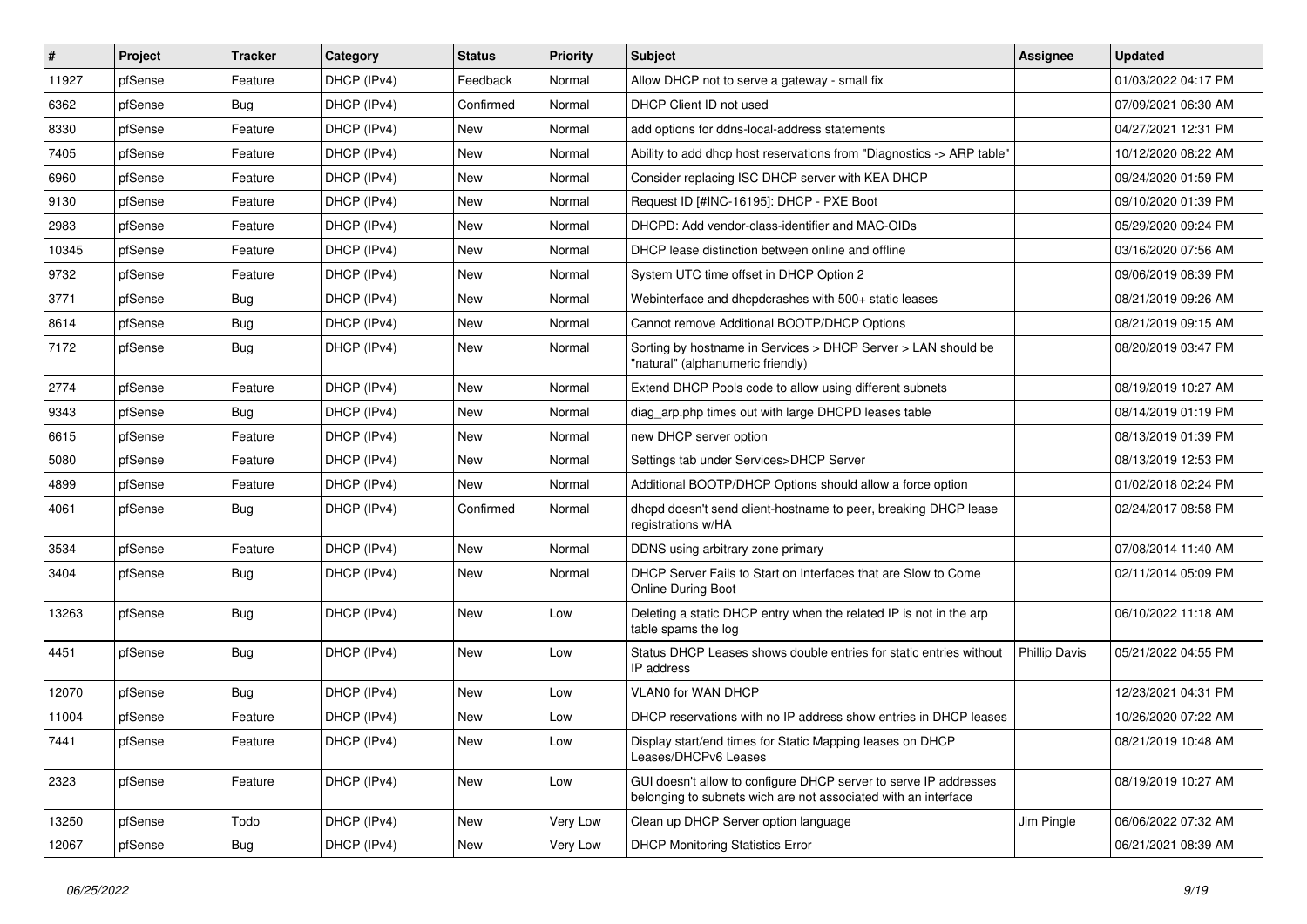| #     | Project | <b>Tracker</b> | Category          | <b>Status</b> | <b>Priority</b> | <b>Subject</b>                                                                                 | <b>Assignee</b>    | <b>Updated</b>      |
|-------|---------|----------------|-------------------|---------------|-----------------|------------------------------------------------------------------------------------------------|--------------------|---------------------|
| 10802 | pfSense | Feature        | DHCP (IPv4)       | New           | Very Low        | Seperator for DHCP Static Mapped leases                                                        |                    | 07/31/2020 10:30 AM |
| 6544  | pfSense | Feature        | DHCP (IPv4)       | New           | Very Low        | RFC 3046 DHCP Option 82 support (and RFC 3315/4649/4580 for<br>IPv6                            |                    | 07/13/2020 02:14 AM |
| 10250 | pfSense | Feature        | DHCP (IPv4)       | New           | Very Low        | DHCP lease view by interface                                                                   |                    | 02/11/2020 07:47 AM |
| 8879  | pfSense | Feature        | DHCP (IPv4)       | New           | Very Low        | DHCP options ADD force options                                                                 |                    | 09/07/2018 09:14 AM |
| 9136  | pfSense | <b>Bug</b>     | DHCP (IPv6)       | New           | High            | IPv6 Tracking Interfaces Lose IPv6 Address in Certain Cases                                    |                    | 04/21/2022 12:39 PM |
| 13296 | pfSense | Feature        | DHCP (IPv6)       | New           | Normal          | Add support for DHCP6 OPTION PD EXCLUDE (RFC 6603)                                             |                    | 06/24/2022 10:10 PM |
| 12947 | pfSense | <b>Bug</b>     | DHCP (IPv6)       | New           | Normal          | DHCP6 client does not take any action if the interface IPv6 address<br>changes during renewal  |                    | 06/19/2022 09:34 PM |
| 13253 | pfSense | <b>Bug</b>     | DHCP (IPv6)       | <b>New</b>    | Normal          | dhcp6c" is not restarted when applying settings when multiple<br>WANs are configured for DHCP6 |                    | 06/06/2022 02:58 PM |
| 13248 | pfSense | Regression     | DHCP (IPv6)       | <b>New</b>    | Normal          | IPv6 Router Advertisements runs when config.xml does not contain<br>an entry for the interface |                    | 06/05/2022 07:44 PM |
| 13237 | pfSense | Bug            | DHCP (IPv6)       | New           | Normal          | dhcp6c script cannot be executed safely                                                        |                    | 06/01/2022 11:20 AM |
| 9536  | pfSense | Feature        | DHCP (IPv6)       | New           | Normal          | Support dynamic prefix in DHCPv6 Server                                                        |                    | 05/25/2022 04:27 AM |
| 7138  | pfSense | <b>Bug</b>     | DHCP (IPv6)       | Assigned      | Normal          | Pfsense wide dhcpv6 client doesn't recognise ifid statement                                    |                    | 04/21/2022 12:39 PM |
| 12823 | pfSense | <b>Bug</b>     | DHCP (IPv6)       | New           | Normal          | Multiple DHCP6 WAN connections PPPoE interface 'defached'<br>status                            |                    | 02/18/2022 05:39 AM |
| 12581 | pfSense | Regression     | DHCP (IPv6)       | New           | Normal          | CARP IPv6 assigned address does not get advertised to endpoints<br>with RADV                   |                    | 12/16/2021 02:34 PM |
| 6691  | pfSense | <b>Bug</b>     | DHCP (IPv6)       | <b>New</b>    | Normal          | dhcp6c quits after only two tries if no response was received                                  |                    | 12/07/2020 04:25 PM |
| 6051  | pfSense | <b>Bug</b>     | DHCP (IPv6)       | New           | Normal          | DHCPv6 Client Failure for additional WAN Address causes<br>2-seconds-service-restart-loop      |                    | 12/03/2020 01:08 AM |
| 10714 | pfSense | <b>Bug</b>     | DHCP (IPv6)       | <b>New</b>    | Normal          | radvd only gives out the prefix of the "first" IPv6 address of an<br>interface                 |                    | 10/06/2020 01:03 PM |
| 10822 | pfSense | Bug            | DHCP (IPv6)       | New           | Normal          | Deprecated IPv6 prefix won't be announced as deprecated to clients                             |                    | 08/10/2020 09:23 AM |
| 6283  | pfSense | Feature        | DHCP (IPv6)       | New           | Normal          | Register DHCPv6 leases with DNS resolver                                                       |                    | 08/21/2019 10:48 AM |
| 3185  | pfSense | Feature        | DHCP (IPv6)       | New           | Normal          | Accommodate a DHCPv6 failover-like mechanism                                                   |                    | 11/24/2017 10:44 AM |
| 7821  | pfSense | <b>Bug</b>     | DHCP (IPv6)       | <b>New</b>    | Normal          | GIF does not support broadcast                                                                 |                    | 08/29/2017 10:50 AM |
| 7734  | pfSense | <b>Bug</b>     | DHCP (IPv6)       | New           | Normal          | Using opton ia pd0 does not renew prefix and prefix get dropped                                |                    | 07/31/2017 03:46 AM |
| 5950  | pfSense | Feature        | DHCP (IPv6)       | New           | Normal          | DHCPv6 Server support for PD of PD-obtained networks                                           |                    | 03/04/2016 03:04 AM |
| 6873  | pfSense | <b>Bug</b>     | DHCP (IPv6)       | New           | Low             | radvd - Too many addresses in RDNSS section when previously<br>using DHCPv6                    | Dominic<br>McKeown | 06/06/2018 10:45 AM |
| 9575  | pfSense | Feature        | DHCP (IPv6)       | New           | Very Low        | RFC 7078 - Distributing Address Selection Policy Using DHCPv6                                  |                    | 08/14/2019 02:39 PM |
| 12508 | pfSense | <b>Bug</b>     | <b>DHCP Relay</b> | New           | Normal          | DHCP Relay over VPN                                                                            |                    | 11/06/2021 11:25 AM |
| 12120 | pfSense | Feature        | <b>DHCP Relay</b> | New           | Normal          | Permit several sets of destination DHCP servers in DHCP relay                                  |                    | 07/11/2021 05:41 PM |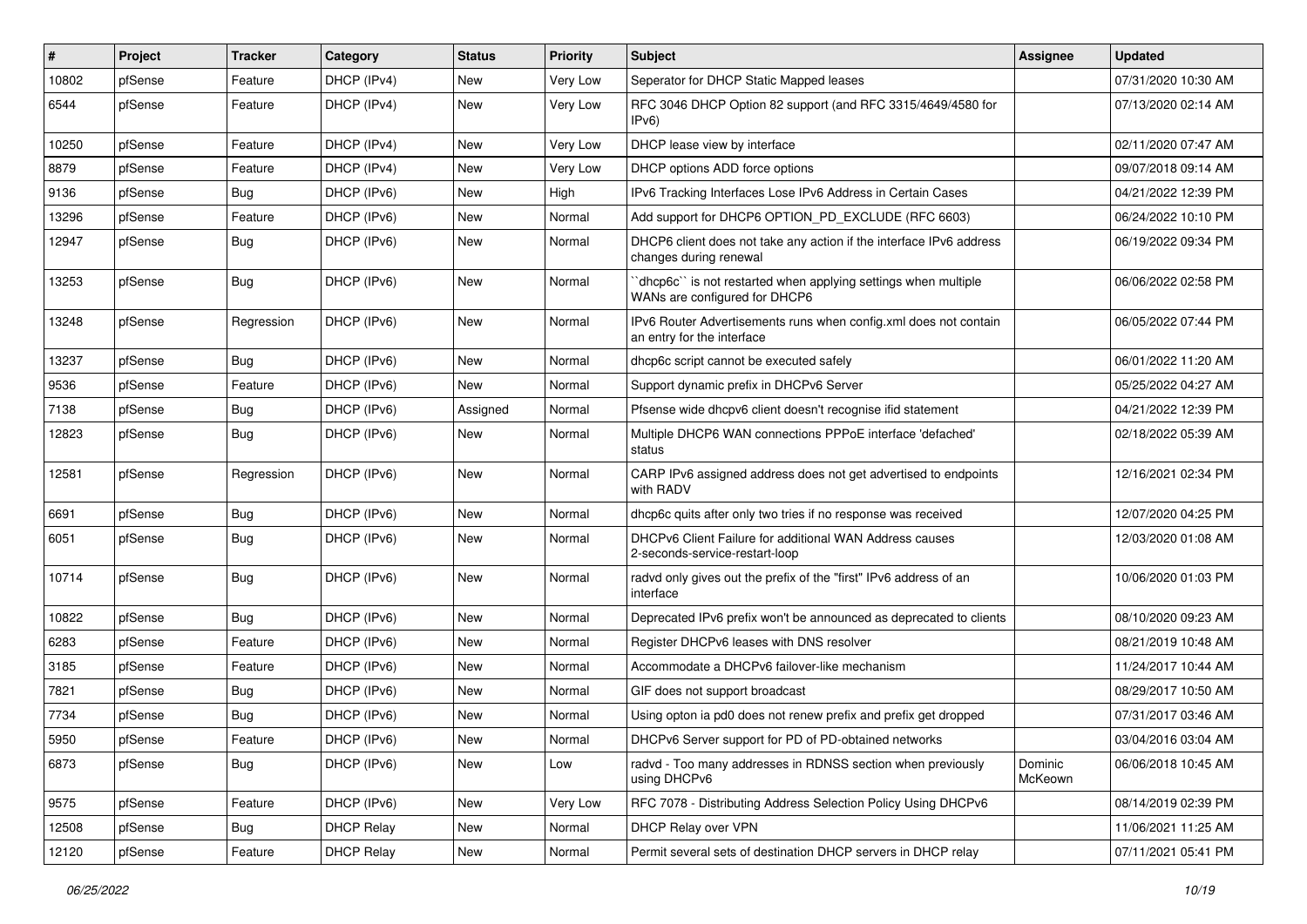| $\vert$ # | Project      | <b>Tracker</b> | Category             | <b>Status</b>                 | <b>Priority</b> | <b>Subject</b>                                                                                     | Assignee   | <b>Updated</b>      |
|-----------|--------------|----------------|----------------------|-------------------------------|-----------------|----------------------------------------------------------------------------------------------------|------------|---------------------|
| 11149     | pfSense      | <b>Bug</b>     | <b>DHCP Relay</b>    | New                           | Normal          | DHCP relay won't start with DHCP server behind gateway                                             |            | 03/22/2021 05:13 AM |
| 10904     | pfSense      | Feature        | <b>DHCP Relay</b>    | <b>Pull Request</b><br>Review | Normal          | Support vti interfaces in dhcrelay                                                                 | Luiz Souza | 10/12/2020 07:35 AM |
| 10715     | pfSense      | <b>Bug</b>     | <b>DHCP Relay</b>    | New                           | Normal          | DHCPv6 relay always uses the "first" IPv6 address of an interface                                  |            | 06/29/2020 05:01 AM |
| 9680      | pfSense      | Feature        | <b>DHCP Relay</b>    | <b>New</b>                    | Normal          | Seperate DHCP Server and relay per interface                                                       |            | 02/27/2020 10:47 AM |
| 4680      | pfSense      | Bug            | <b>DHCP Relay</b>    | New                           | Normal          | DHCP relay does not work with DHCP server on other end of<br>OpenVPN tunnel                        |            | 05/05/2015 06:55 PM |
| 12791     | pfSense Docs | New Content    | Diagnostics          | <b>New</b>                    | Normal          | Diagnostic Information for Support (pfSense)                                                       |            | 02/13/2022 08:49 PM |
| 3796      | pfSense      | <b>Bug</b>     | Diagnostics          | Confirmed                     | Normal          | States summary fails and is very slow with large state tables                                      |            | 12/11/2021 08:03 PM |
| 11856     | pfSense      | Feature        | Diagnostics          | New                           | Normal          | Replace/add Alias or DNS names for known LAN addresses in the<br>State table                       |            | 04/27/2021 08:01 AM |
| 1656      | pfSense      | Feature        | Diagnostics          | <b>New</b>                    | Normal          | Teach pfctl to kill states by port number                                                          |            | 08/21/2019 09:55 AM |
| 5556      | pfSense      | Feature        | Diagnostics          | <b>New</b>                    | Normal          | No error when downloading non-existing file on Diagnostics/Execute                                 |            | 08/20/2019 03:43 PM |
| 4456      | pfSense      | Feature        | Diagnostics          | New                           | Normal          | Packet capture additional filtering options                                                        |            | 08/20/2019 03:30 PM |
| 7590      | pfSense      | Bug            | Diagnostics          | <b>New</b>                    | Normal          | diag edit do not save when nothing to sae (in directory browse view)                               |            | 05/20/2017 05:04 PM |
| 7589      | pfSense      | <b>Bug</b>     | Diagnostics          | New                           | Normal          | diag_edit.php old print_info_box                                                                   |            | 05/20/2017 05:02 PM |
| 12343     | pfSense      | Feature        | Diagnostics          | New                           | Low             | Real time traffic monitoring                                                                       |            | 09/06/2021 01:26 PM |
| 9718      | pfSense      | Feature        | Diagnostics          | <b>New</b>                    | Low             | Make diag_states_summary table sortable                                                            |            | 10/06/2020 09:12 AM |
| 7848      | pfSense      | Bug            | Diagnostics          | New                           | Low             | NDP Table Sort by Expiration Error                                                                 |            | 08/26/2019 02:56 PM |
| 7442      | pfSense      | Feature        | Diagnostics          | New                           | Low             | Suggestions for Diagnostics / ARP Table and Diagnostics / NDP<br>Table                             |            | 08/21/2019 09:27 AM |
| 7459      | pfSense      | Feature        | Diagnostics          | New                           | Low             | "Refresh" button for Diagnostics/Tables display                                                    |            | 08/21/2019 09:27 AM |
| 4914      | pfSense      | Feature        | Diagnostics          | New                           | Low             | <b>Packet Capture Settings</b>                                                                     |            | 08/20/2019 08:51 AM |
| 12757     | pfSense      | <b>Bug</b>     | Diagnostics          | <b>Pull Request</b><br>Review | Very Low        | Clean up /etc/inc/filter.inc use of pfctl -F                                                       |            | 05/17/2022 02:18 PM |
| 6804      | pfSense      | Feature        | Diagnostics          | <b>New</b>                    | Very Low        | Add row counter into Diagnostics -> Edit File                                                      |            | 08/20/2019 03:44 PM |
| 12883     | pfSense Docs | Todo           | DNS.                 | New                           | Normal          | Feedback on Services - DNS Resolver - Host Overrides                                               |            | 02/28/2022 07:54 PM |
| 12139     | pfSense      | Feature        | <b>DNS Forwarder</b> | New                           | Normal          | Add support in for specifying a DNSMASQ configuration file                                         |            | 07/16/2021 09:45 PM |
| 2410      | pfSense      | Feature        | <b>DNS Forwarder</b> | <b>New</b>                    | Normal          | Support name based aliasing via CNAMEs or some other<br>mechanism.                                 |            | 12/11/2012 09:56 PM |
| 7329      | pfSense      | <b>Bug</b>     | <b>DNS Forwarder</b> | New                           | Low             | <b>DHCP Not Updating DNS</b>                                                                       |            | 01/21/2022 09:16 PM |
| 5413      | pfSense      | <b>Bug</b>     | <b>DNS Resolver</b>  | Confirmed                     | High            | Incorrect Handling of Unbound Resolver [service restarts, cache<br>loss, DNS service interruption] |            | 06/19/2022 11:11 PM |
| 13254     | pfSense      | <b>Bug</b>     | <b>DNS Resolver</b>  | New                           | Normal          | DNS resolver does not update "unbound.conf" file during link down<br>events                        |            | 06/08/2022 07:55 AM |
| 12612     | pfSense      | Bug            | <b>DNS Resolver</b>  | New                           | Normal          | DNS Resolver is restarted during every "rc.newwanip" event                                         |            | 06/03/2022 07:13 AM |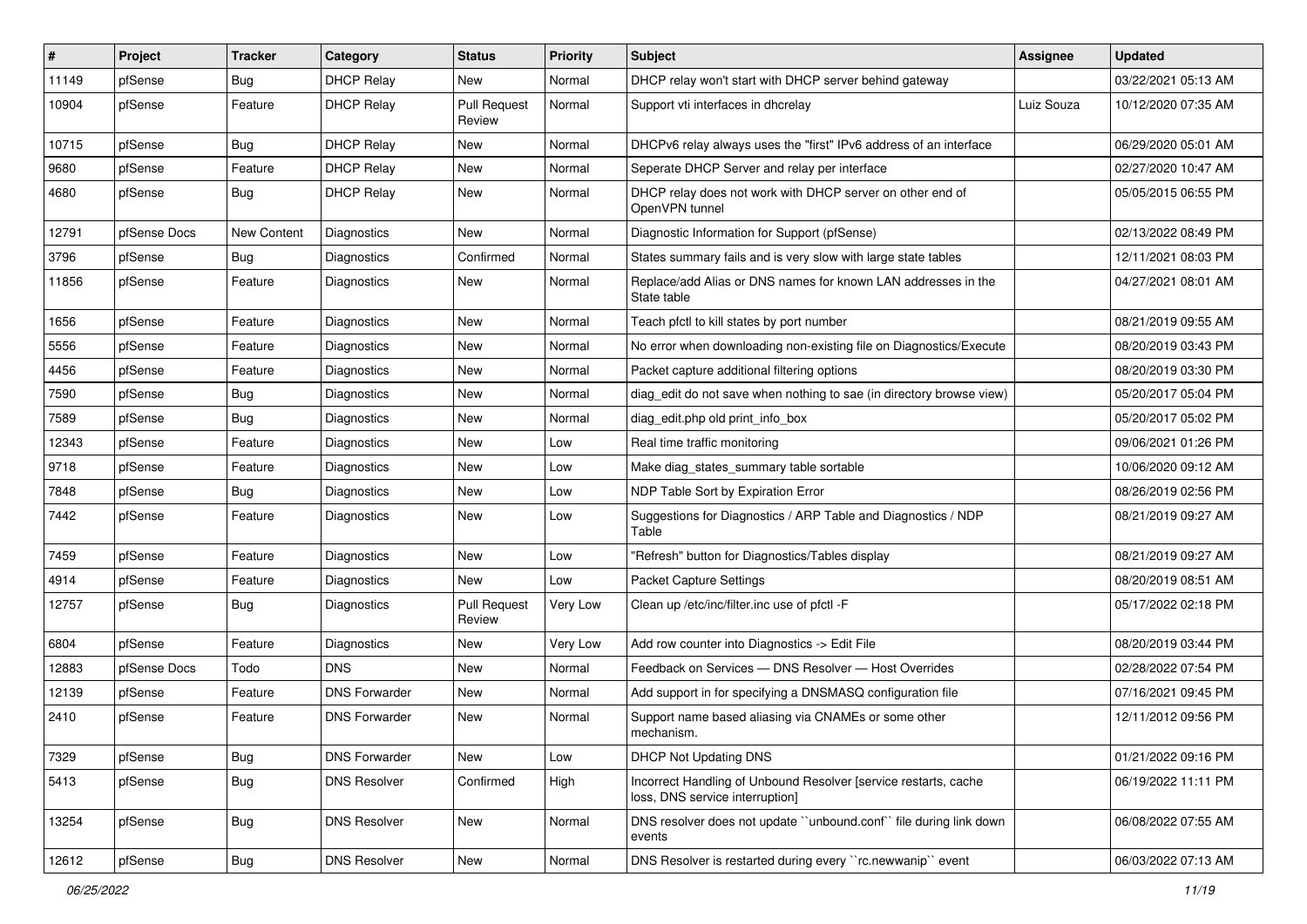| $\vert$ # | Project | <b>Tracker</b> | Category            | <b>Status</b>                 | <b>Priority</b> | Subject                                                                                                                       | Assignee                       | <b>Updated</b>      |
|-----------|---------|----------------|---------------------|-------------------------------|-----------------|-------------------------------------------------------------------------------------------------------------------------------|--------------------------------|---------------------|
| 1819      | pfSense | <b>Bug</b>     | <b>DNS Resolver</b> | <b>New</b>                    | Normal          | DNS Resolver Not Registering DHCP Server Specified Domain<br>Name                                                             | Luiz Souza                     | 04/28/2022 01:53 PM |
| 7152      | pfSense | <b>Bug</b>     | <b>DNS Resolver</b> | <b>New</b>                    | Normal          | Unbound / DNS Resolver issue if "Register DHCP static mappings in<br>the DNS Resolver" set before wildcard DNS custom options |                                | 12/18/2021 04:59 PM |
| 7096      | pfSense | Bug            | <b>DNS Resolver</b> | Feedback                      | Normal          | Unbound fails to start on boot if specific network devices are<br>configured in the "Network Interfaces"                      |                                | 11/22/2021 08:59 AM |
| 10624     | pfSense | <b>Bug</b>     | <b>DNS Resolver</b> | <b>New</b>                    | Normal          | Unbound configuration memory leak with python module + register<br>DHCP leases active                                         |                                | 02/26/2021 10:27 AM |
| 9654      | pfSense | <b>Bug</b>     | <b>DNS Resolver</b> | <b>New</b>                    | Normal          | After reboot, the DNS resolver must be restarted before it will<br>advertise the ipv6 DNS address of the router.              |                                | 11/20/2020 03:12 AM |
| 10342     | pfSense | <b>Bug</b>     | <b>DNS Resolver</b> | <b>New</b>                    | Normal          | Unbound domain overrides stop resolving periodically. They only<br>resume after the service has been restarted.               |                                | 03/13/2020 10:35 AM |
| 10143     | pfSense | <b>Bug</b>     | <b>DNS Resolver</b> | <b>New</b>                    | Normal          | System hostname DNS entry is assigned to the wrong IP on<br>multi-wan setups                                                  |                                | 12/31/2019 02:33 PM |
| 6103      | pfSense | Feature        | <b>DNS Resolver</b> | <b>New</b>                    | Normal          | DNS Resolver Outgoing Interfaces should be able to use Gateway<br>Groups                                                      |                                | 10/21/2019 08:02 AM |
| 9436      | pfSense | Feature        | <b>DNS Resolver</b> | New                           | Normal          | Unbound: enable dnstap support                                                                                                |                                | 03/27/2019 07:54 PM |
| 9037      | pfSense | Bug            | <b>DNS Resolver</b> | <b>New</b>                    | Normal          | Unbound not logging to syslog after reboot                                                                                    |                                | 10/12/2018 05:09 AM |
| 8236      | pfSense | Feature        | <b>DNS Resolver</b> | <b>New</b>                    | Normal          | Ability to configure "forward-first" and "forward-host" options for more<br>robust domain overrides in DNS Resolver           |                                | 12/26/2017 01:26 AM |
| 7852      | pfSense | Feature        | <b>DNS Resolver</b> | <b>New</b>                    | Normal          | Add views support to Unbound GUI                                                                                              |                                | 09/11/2017 12:26 PM |
| 4798      | pfSense | Feature        | <b>DNS Resolver</b> | <b>New</b>                    | Normal          | Make host and domain overrides available to both DNS Resolver<br>and DNS Forwarder                                            |                                | 06/29/2015 02:14 AM |
| 12551     | pfSense | Feature        | <b>DNS Resolver</b> | <b>New</b>                    | Low             | Add ability to set DNS resolver search domain list                                                                            |                                | 12/01/2021 11:18 AM |
| 6430      | pfSense | Bug            | <b>DNS Resolver</b> | Confirmed                     | Low             | pfsense should sanity-check hostnames when copying from<br>dhcpd.leases to /etc/hosts                                         |                                | 08/13/2019 01:23 PM |
| 7495      | pfSense | Feature        | <b>DNS Resolver</b> | <b>New</b>                    | Low             | Ability to set TTL for local for Unbound host overrides and dhcp<br>leases                                                    |                                | 03/06/2018 09:46 AM |
| 11921     | pfSense | Feature        | <b>DNS Resolver</b> | <b>New</b>                    | Very Low        | Feature Request: Compile unbound with EDNS Client Subnet (ECS)<br>module (--enable-subnet)                                    |                                | 05/14/2021 07:29 AM |
| 13298     | pfSense | <b>Bug</b>     | Dynamic DNS         | <b>Pull Request</b><br>Review | Normal          | Dynv6 does not check response code when updating                                                                              | <b>Tiago Beling</b><br>d'Avila | 06/24/2022 07:47 AM |
| 13167     | pfSense | Bug            | Dynamic DNS         | New                           | Normal          | phpDynDNS: DigitalOcean ddns update fails (bad request, invalid<br>character '-' in request_id)                               |                                | 06/16/2022 09:30 PM |
| 12877     | pfSense | <b>Bug</b>     | Dynamic DNS         | Feedback                      | Normal          | Cloudflare DynDNS fails to update more than two addresses                                                                     |                                | 05/29/2022 06:56 PM |
| 12848     | pfSense | Feature        | Dynamic DNS         | New                           | Normal          | Evaluation of the DynDNS "Result Match" string                                                                                |                                | 02/22/2022 02:01 AM |
| 12602     | pfSense | Feature        | Dynamic DNS         | New                           | Normal          | DHCPv6 should allow DDNS Client updates for hosts                                                                             |                                | 12/15/2021 11:00 AM |
| 12495     | pfSense | Feature        | Dynamic DNS         | <b>Pull Request</b><br>Review | Normal          | DynDNS: add deSEC IPv4&v6 simultaneos update                                                                                  | <b>Lukas Wiest</b>             | 11/01/2021 08:53 AM |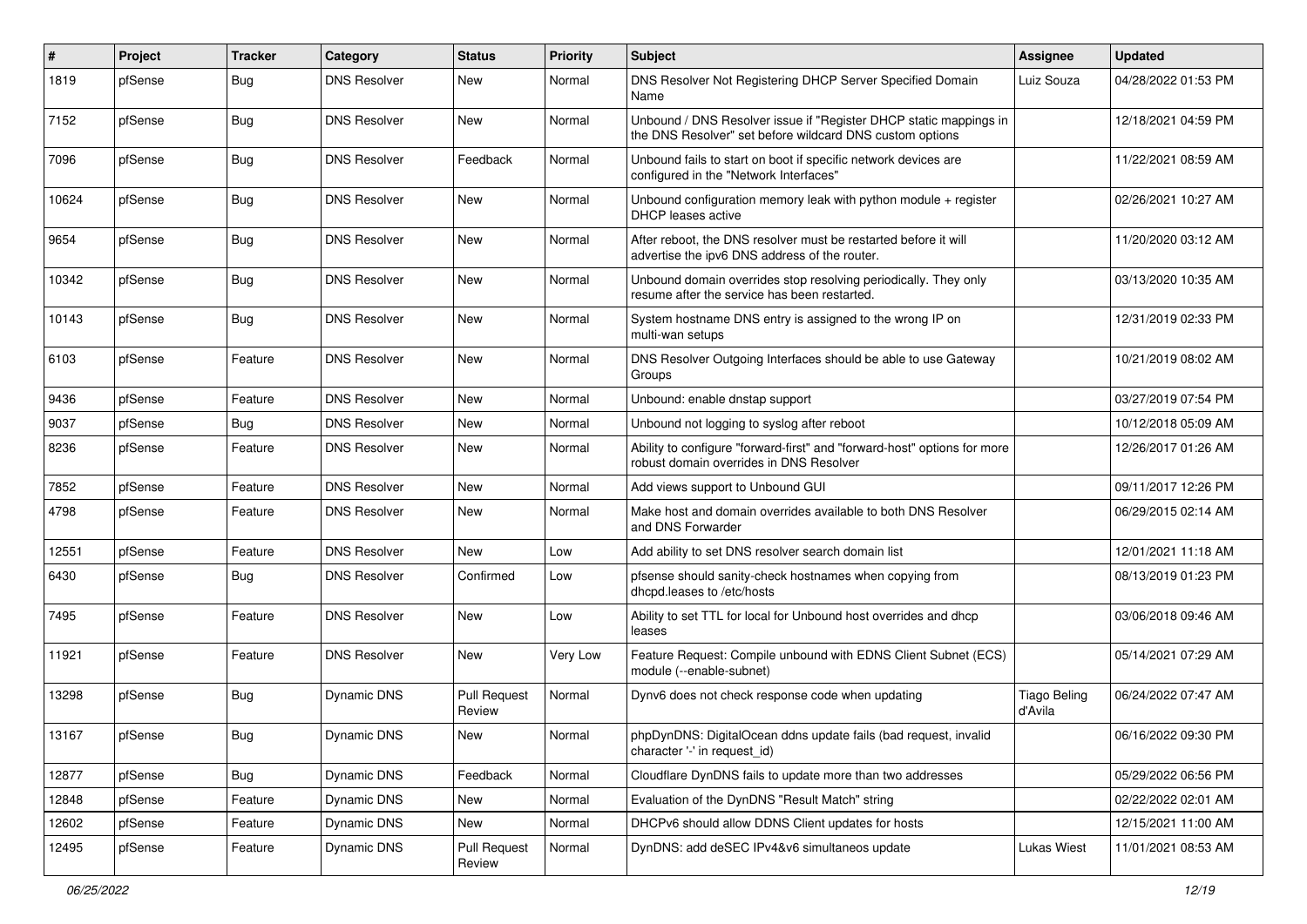| $\sharp$ | Project                | <b>Tracker</b> | Category              | <b>Status</b>                 | <b>Priority</b> | <b>Subject</b>                                                                                          | Assignee           | <b>Updated</b>      |
|----------|------------------------|----------------|-----------------------|-------------------------------|-----------------|---------------------------------------------------------------------------------------------------------|--------------------|---------------------|
| 12494    | pfSense                | Feature        | Dynamic DNS           | <b>Pull Request</b><br>Review | Normal          | DynDNS: make simultaneous update of IP and LegacyIP possible                                            | <b>Lukas Wiest</b> | 11/01/2021 08:52 AM |
| 12063    | pfSense Docs           | Todo           | Dynamic DNS           | New                           | Normal          | Feedback on Services — Dynamic DNS — Configuring RFC 2136<br>Dynamic DNS updates                        |                    | 06/18/2021 06:24 PM |
| 10962    | pfSense                | Feature        | Dynamic DNS           | <b>New</b>                    | Normal          | Add Cpanel support for Dynamic DNS Clients                                                              |                    | 12/28/2020 01:56 PM |
| 11177    | pfSense                | Bug            | Dynamic DNS           | New                           | Normal          | DDNSv6 not using Check IP Services                                                                      |                    | 12/21/2020 05:02 AM |
| 11147    | pfSense                | <b>Bug</b>     | Dynamic DNS           | <b>New</b>                    | Normal          | Domeneshop DynDNS IPv4 and IPv6                                                                         |                    | 12/09/2020 11:47 PM |
| 11084    | pfSense                | Feature        | Dynamic DNS           | New                           | Normal          | Dynamic DNS include option to specify virtual IP addresses                                              |                    | 11/19/2020 01:26 PM |
| 8432     | pfSense                | <b>Bug</b>     | Dynamic DNS           | <b>New</b>                    | Normal          | Dynamic DNS Client gives an error that it can't find IPv6 address<br>when WAN interface is a LAGG       |                    | 09/17/2020 05:23 AM |
| 10000    | pfSense                | Bug            | Dynamic DNS           | New                           | Normal          | Azure Dynamic DNS A and AAAA Records for Apex Zone                                                      |                    | 03/31/2020 09:03 AM |
| 9805     | pfSense                | Bug            | Dynamic DNS           | <b>New</b>                    | Normal          | dynDNS cloudflare multiple entries                                                                      |                    | 10/02/2019 04:51 PM |
| 7418     | pfSense                | Feature        | Dynamic DNS           | <b>New</b>                    | Normal          | Dynamic dns should be sorted interface name                                                             |                    | 08/21/2019 08:58 AM |
| 9664     | pfSense                | <b>Bug</b>     | <b>Dynamic DNS</b>    | <b>New</b>                    | Normal          | DynDNS and Dual-wan problem with CloudFlare (works with No-Ip)                                          |                    | 08/03/2019 10:00 AM |
| 9504     | pfSense                | Bug            | Dynamic DNS           | <b>New</b>                    | Normal          | Multiple Dynamic DNS update notifications for the same interface,<br>not differentiated by the hostname |                    | 05/07/2019 07:46 AM |
| 9063     | pfSense                | Feature        | Dynamic DNS           | New                           | Normal          | Allow dynamic DNS client entry to specify which Check IP service to<br>use                              |                    | 10/24/2018 11:53 AM |
| 8406     | pfSense                | Bug            | Dynamic DNS           | <b>New</b>                    | Normal          | DDNS IPV6 Cloudflare Client does not detect PPOE address                                                |                    | 03/31/2018 11:56 AM |
| 7292     | pfSense                | Feature        | Dynamic DNS           | <b>New</b>                    | Normal          | DynamicDNS configuration does not sync to HA secondary                                                  |                    | 02/21/2017 04:56 PM |
| 8500     | pfSense                | Bug            | Dynamic DNS           | <b>New</b>                    | Low             | Incorrect categorization of status/info messages from phpDynDNS                                         |                    | 08/16/2019 12:50 PM |
| 7718     | pfSense                | Feature        | Dynamic DNS           | <b>New</b>                    | Very Low        | Hostname for Custom DynDNS Updater.                                                                     |                    | 07/24/2017 10:05 AM |
| 10426    | pfSense Packages       | <b>Bug</b>     | Filer                 | Feedback                      | Normal          | Filer must validate that File name is unig                                                              |                    | 04/20/2022 11:02 AM |
| 11180    | pfSense Packages       | <b>Bug</b>     | Filer                 | Feedback                      | Normal          | Filer run action for files on sync that wan't been modified                                             | Viktor Gurov       | 01/08/2021 07:27 AM |
| 11235    | pfSense Packages   Bug |                | Filer                 | New                           | Normal          | Filer run script when "state" unchanged                                                                 |                    | 01/08/2021 07:24 AM |
| 11178    | pfSense Packages       | Feature        | Filer                 | New                           | Normal          | Filer do not ask what to do with previous filename                                                      |                    | 12/31/2020 02:45 AM |
| 13067    | pfSense                | Bug            | <b>FilterDNS</b>      | <b>New</b>                    | Normal          | filterdns resolve interval is twice the intended value                                                  |                    | 04/17/2022 07:45 PM |
| 12770    | pfSense Docs           | Todo           | <b>Firewall Rules</b> | New                           | Normal          | Feedback on Firewall — Configuring firewall rules                                                       |                    | 06/25/2022 03:25 PM |
| 13020    | pfSense Docs           | Todo           | Firewall Rules        | New                           | Normal          | easyrule command documentation should document permissible<br>wildcards                                 | Jim Pingle         | 04/04/2022 08:01 AM |
| 12268    | pfSense Docs           | Todo           | <b>Firewall Rules</b> | New                           | Normal          | Feedback on Firewall - Aliases                                                                          |                    | 08/17/2021 12:55 AM |
| 9685     | pfSense Docs           | Correction     | <b>Firewall Rules</b> | <b>New</b>                    | Normal          | Feedback on Firewall - Floating Rules                                                                   | Jim Pingle         | 09/23/2020 02:57 PM |
| 12740    | pfSense                | Bug            | FreeBSD               | Incomplete                    | Normal          | panic: esp input cb: Unexpected address family                                                          |                    | 01/27/2022 01:19 PM |
| 11184    | pfSense                | Bug            | FreeBSD               | <b>New</b>                    | Normal          | PF: State policy cannot be configurable                                                                 |                    | 02/09/2021 02:43 AM |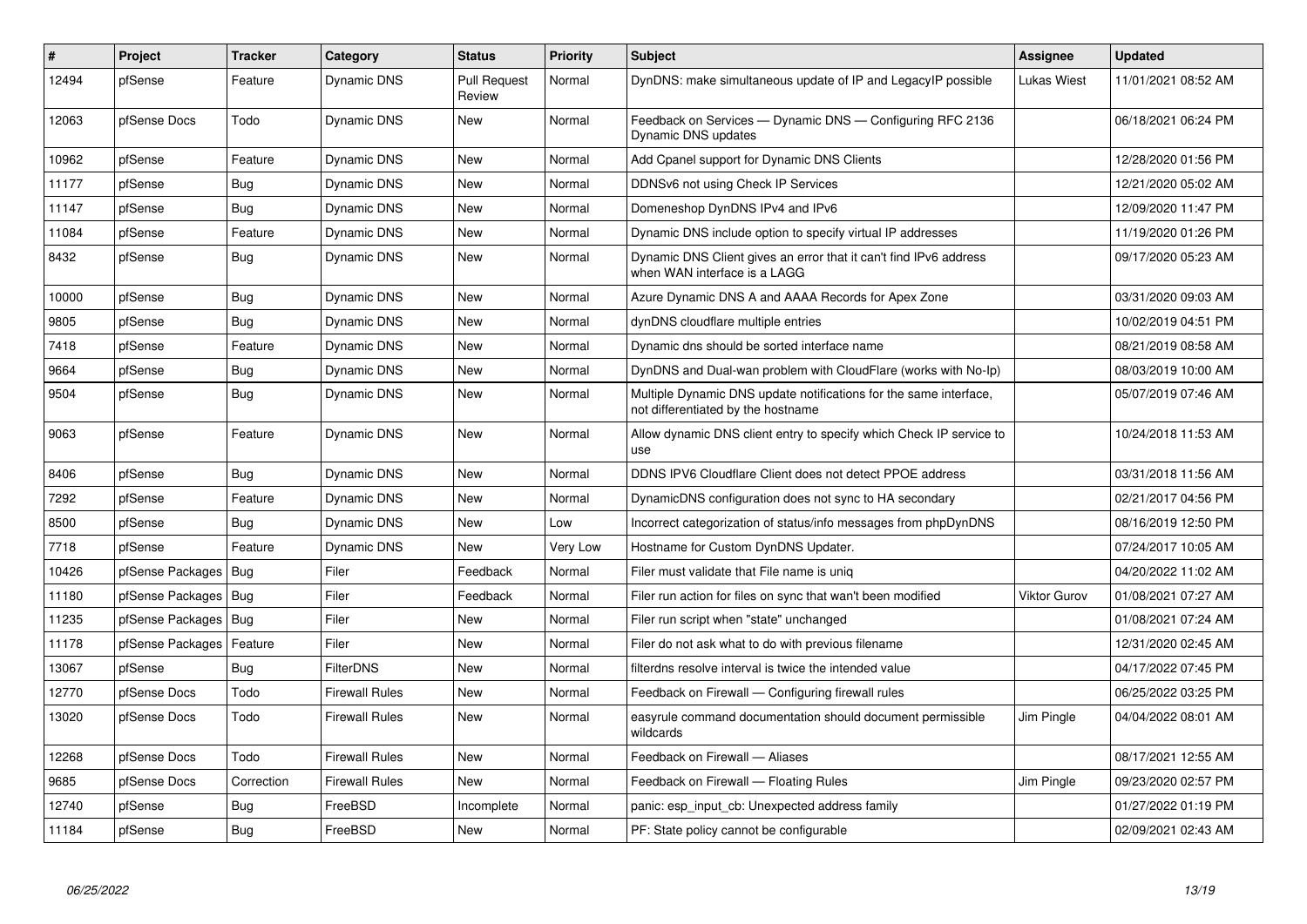| $\vert$ # | Project                    | <b>Tracker</b> | Category   | <b>Status</b> | <b>Priority</b> | Subject                                                                                                                                                                 | Assignee            | <b>Updated</b>      |
|-----------|----------------------------|----------------|------------|---------------|-----------------|-------------------------------------------------------------------------------------------------------------------------------------------------------------------------|---------------------|---------------------|
| 11352     | pfSense                    | <b>Bug</b>     | FreeBSD    | New           | Low             | CTF types > 2^15 in the pfSense kernel config results in DTrace<br>failing                                                                                              | Scott Long          | 03/17/2021 02:52 AM |
| 11534     | pfSense Packages           | Regression     | FreeRADIUS | New           | High            | FreeRADIUS EAP anonymous connection forbidden out-of-tunnel                                                                                                             |                     | 07/14/2021 02:32 AM |
| 8513      | pfSense Packages   Bug     |                | FreeRADIUS | New           | High            | Freeradius 3.x Idap problem                                                                                                                                             |                     | 02/18/2019 05:22 PM |
| 12982     | pfSense Packages   Bug     |                | FreeRADIUS | New           | Normal          | FreeRadius RadReply table entries missing from pf                                                                                                                       |                     | 06/19/2022 05:38 PM |
| 13284     | pfSense Packages           | Feature        | FreeRADIUS | New           | Normal          | Option to define "Issuer" in OPT configuration.                                                                                                                         | Jakob<br>Nordgarden | 06/19/2022 12:10 PM |
| 10871     | pfSense Packages           | Feature        | FreeRADIUS | Feedback      | Normal          | Extra time period counters for SQL backend                                                                                                                              | Viktor Gurov        | 04/22/2022 02:19 AM |
| 10908     | pfSense Packages   Feature |                | FreeRADIUS | Feedback      | Normal          | FreeRADIUS server certificate not using full CA chain                                                                                                                   | Viktor Gurov        | 04/22/2022 02:19 AM |
| 10297     | pfSense Packages   Feature |                | FreeRADIUS | Assigned      | Normal          | IPv6 user attributes                                                                                                                                                    |                     | 04/21/2022 12:39 PM |
| 8264      | pfSense Packages   Bug     |                | FreeRADIUS | New           | Normal          | Radiusd restart on WAN change results in freeradius not running<br>(and possible solution)                                                                              |                     | 04/21/2022 12:39 PM |
| 12742     | pfSense Packages   Bug     |                | FreeRADIUS | Feedback      | Normal          | freeRADIUS virtual-server-default: modules dailycounter,<br>monthlycounter, noresetcounter, expire_on_login in authorize<br>section prevent virtual server from loading |                     | 03/01/2022 12:45 PM |
| 8516      | pfSense Packages   Bug     |                | FreeRADIUS | <b>New</b>    | Normal          | FreeRADIUS requires settings re-saved after pfSense upgrade                                                                                                             | Jim Pingle          | 12/31/2021 05:58 PM |
| 11054     | pfSense Packages   Bug     |                | FreeRADIUS | Assigned      | Normal          | Check Client Certificate CN not working as described                                                                                                                    | <b>Viktor Gurov</b> | 12/14/2021 07:22 AM |
| 12126     | pfSense Packages   Bug     |                | FreeRADIUS | New           | Normal          | freeradius3 0.15.7 31                                                                                                                                                   |                     | 10/11/2021 08:21 AM |
| 12286     | pfSense Packages   Bug     |                | FreeRADIUS | <b>New</b>    | Normal          | Add support for ntlm auth in LDAP                                                                                                                                       |                     | 08/20/2021 08:27 AM |
| 11980     | pfSense Packages   Bug     |                | FreeRADIUS | Feedback      | Normal          | EAP does not work with SQL backend                                                                                                                                      |                     | 07/21/2021 07:24 AM |
| 11746     | pfSense Packages   Bug     |                | FreeRADIUS | Feedback      | Normal          | Second LDAP server configuration misses the ipaNThash control<br>attribute                                                                                              | Viktor Gurov        | 07/14/2021 01:44 PM |
| 11802     | pfSense Packages   Bug     |                | FreeRADIUS | <b>New</b>    | Normal          | FreeRADIUS sync                                                                                                                                                         |                     | 05/10/2021 04:18 AM |
| 11388     | pfSense Packages   Bug     |                | FreeRADIUS | Feedback      | Normal          | Captive Portal authentication error with MySQL backend                                                                                                                  | Viktor Gurov        | 02/10/2021 08:54 AM |
| 11331     | pfSense Packages   Bug     |                | FreeRADIUS | Feedback      | Normal          | FreeRADIUS latest package upgrade broke Plain Mac<br>Authentication                                                                                                     | <b>Viktor Gurov</b> | 01/30/2021 10:08 AM |
| 11138     | pfSense Packages   Feature |                | FreeRADIUS | New           | Normal          | new WebGUI checkboxes needed                                                                                                                                            |                     | 12/07/2020 08:28 AM |
| 10695     | pfSense Packages   Bug     |                | FreeRADIUS | New           | Normal          | FreeRadius Accounting skipping MBs after reboot due to power<br>down                                                                                                    |                     | 06/24/2020 04:49 AM |
| 9704      | pfSense Packages   Feature |                | FreeRADIUS | New           | Normal          | Enable filter_username                                                                                                                                                  |                     | 08/27/2019 12:07 PM |
| 8031      | pfSense Packages   Feature |                | FreeRADIUS | New           | Normal          | FreeRADIUS copy entry function                                                                                                                                          |                     | 08/16/2019 01:01 PM |
| 8251      | pfSense Packages   Bug     |                | FreeRADIUS | Feedback      | Normal          | Captiveportal + FreeRadius "Last activity" resets to Session start                                                                                                      |                     | 08/13/2019 11:10 AM |
| 8589      | pfSense Packages   Bug     |                | FreeRADIUS | New           | Normal          | FreeRadius 0.15.5 2 ignoring tunnelled-reply=no                                                                                                                         |                     | 02/18/2019 03:40 PM |
| 8769      | pfSense Packages   Feature |                | FreeRADIUS | New           | Normal          | Allow FreeRADIUS users to change their own Passwords and Pins                                                                                                           |                     | 10/11/2018 11:34 AM |
| 8836      | pfSense Packages   Feature |                | FreeRADIUS | New           | Normal          | Define Idap group vlan assignment in users file                                                                                                                         |                     | 08/26/2018 07:53 AM |
| 8224      | pfSense Packages   Feature |                | FreeRADIUS | New           | Normal          | Add "OU" field to FreeRADIUS page                                                                                                                                       |                     | 02/21/2018 12:53 AM |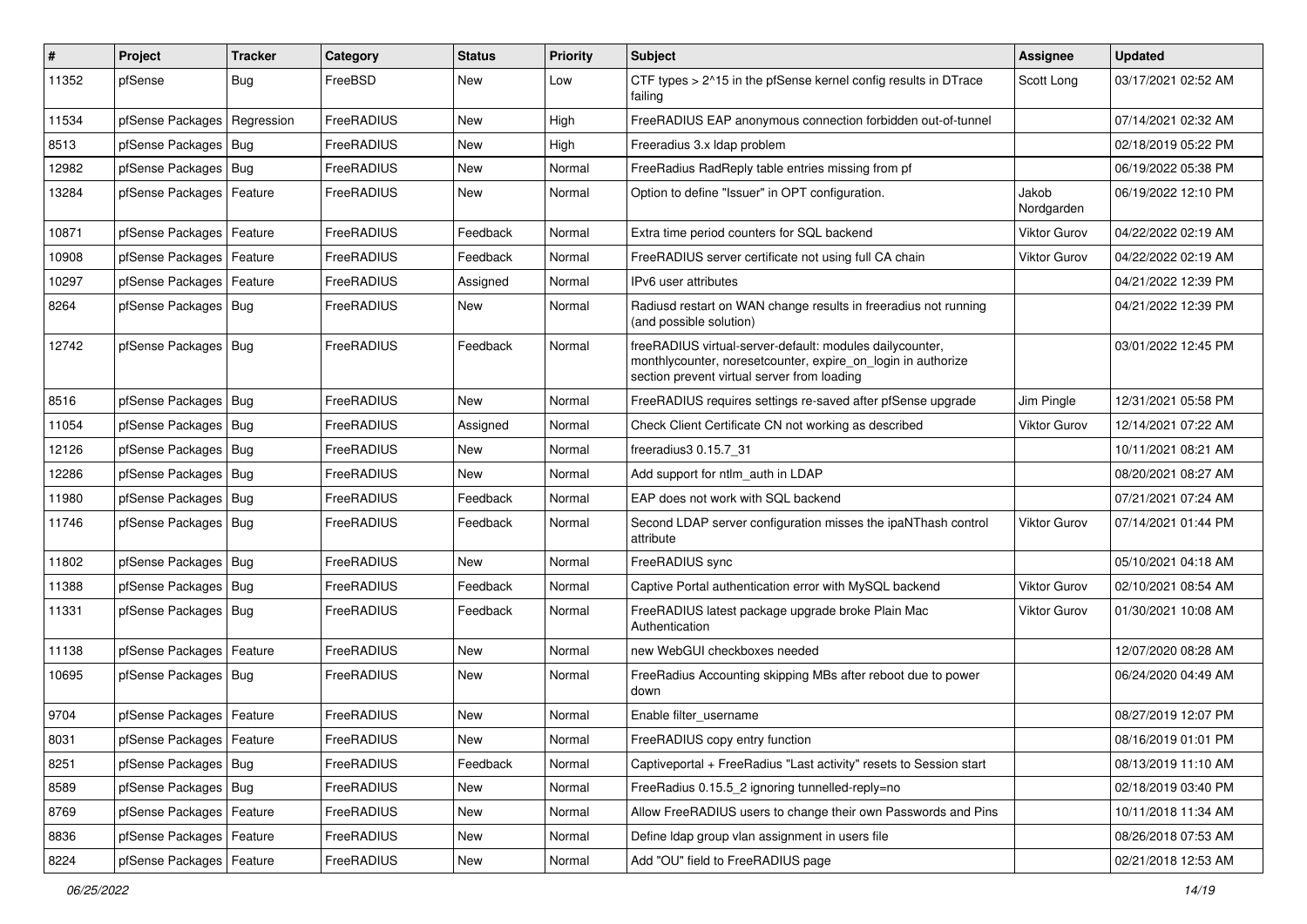| #     | Project                    | <b>Tracker</b> | Category   | <b>Status</b>                 | <b>Priority</b> | <b>Subject</b>                                                                  | Assignee              | <b>Updated</b>      |
|-------|----------------------------|----------------|------------|-------------------------------|-----------------|---------------------------------------------------------------------------------|-----------------------|---------------------|
| 7403  | pfSense Packages           | Bug            | FreeRADIUS | New                           | Normal          | Captive Portal + freeradius2 + MySQL problems with German<br>Umlaut             |                       | 03/17/2017 09:12 AM |
| 4506  | pfSense Packages   Feature |                | FreeRADIUS | New                           | Normal          | FreeRADIUS groups/hunt groups                                                   |                       | 03/10/2015 08:51 PM |
| 11026 | pfSense Packages   Feature |                | FreeRADIUS | New                           | Low             | Feedback on Packages - FreeRADIUS package                                       |                       | 11/02/2020 07:21 AM |
| 10377 | pfSense Packages           | Feature        | FreeRADIUS | <b>New</b>                    | Very Low        | Allow usage of TOTP (Google-Authenticator) without PIN                          |                       | 03/30/2020 11:43 AM |
| 8161  | pfSense Packages           | Feature        | FreeRADIUS | New                           | Very Low        | Add virtual server support to FreeRadius                                        |                       | 12/05/2017 01:57 PM |
| 7608  | pfSense Packages   Feature |                | FreeRADIUS | New                           | Very Low        | Captive Portal amount of traffic Account + Free Radius+Mysql                    |                       | 05/28/2017 09:08 AM |
| 11936 | pfSense Packages   Bug     |                | <b>FRR</b> | Incomplete                    | High            | FRR does not connect BGP when using password                                    |                       | 05/19/2021 08:12 AM |
| 11158 | pfSense Packages   Bug     |                | <b>FRR</b> | New                           | High            | <b>FRR Prefix Lists</b>                                                         |                       | 12/30/2020 04:55 PM |
| 11693 | pfSense Packages   Bug     |                | <b>FRR</b> | Feedback                      | Normal          | IPv6 static routing fails                                                       | Viktor Gurov          | 04/26/2022 08:50 AM |
| 12951 | pfSense Packages   Bug     |                | <b>FRR</b> | Feedback                      | Normal          | FRR cannot remove IPv6 routes                                                   |                       | 03/22/2022 09:24 PM |
| 12965 | pfSense Packages   Bug     |                | <b>FRR</b> | <b>Pull Request</b><br>Review | Normal          | FRR BFD peer configuration is handled incorrectly in some cases                 | Viktor Gurov          | 03/22/2022 08:04 AM |
| 12889 | pfSense Packages           | Feature        | <b>FRR</b> | New                           | Normal          | FRR GUI add set ipv6 next-hop global                                            |                       | 03/02/2022 06:10 AM |
| 11836 | pfSense Packages   Bug     |                | FRR        | Assigned                      | Normal          | FRR ACCEPTFILTER unstable                                                       | <b>Viktor Gurov</b>   | 02/14/2022 07:20 AM |
| 12751 | pfSense Packages   Bug     |                | <b>FRR</b> | New                           | Normal          | Improve FRR route restoration after gateway events                              |                       | 02/06/2022 11:07 PM |
| 11130 | pfSense Packages   Feature |                | <b>FRR</b> | Feedback                      | Normal          | FRR RIP support                                                                 | Jim Pingle            | 12/31/2021 04:19 PM |
| 12653 | pfSense Packages           | Regression     | <b>FRR</b> | Feedback                      | Normal          | RIP related startup error                                                       | Viktor Gurov          | 12/30/2021 08:37 AM |
| 6651  | pfSense Packages           | Feature        | FRR        | Feedback                      | Normal          | Loopback interfaces                                                             | Christian<br>McDonald | 12/25/2021 02:42 PM |
| 11961 | pfSense Packages   Bug     |                | <b>FRR</b> | Feedback                      | Normal          | FRR OSPF add unwanted area 0 authentication to router ospf                      | Viktor Gurov          | 09/16/2021 10:25 PM |
| 12167 | pfSense Packages   Bug     |                | <b>FRR</b> | Feedback                      | Normal          | BGP TCP setkey not set if neighbor is in peer group                             | Viktor Gurov          | 09/16/2021 09:38 AM |
| 11847 | pfSense Packages   Bug     |                | <b>FRR</b> | Feedback                      | Normal          | Filters not applied to PEER Groups                                              | <b>Viktor Gurov</b>   | 07/30/2021 07:45 PM |
| 11681 | pfSense Packages   Bug     |                | <b>FRR</b> | Feedback                      | Normal          | FRR generates invalid BFD configuration after removing interfaces               | Viktor Gurov          | 07/14/2021 04:40 PM |
| 12084 | pfSense Packages   Bug     |                | <b>FRR</b> | New                           | Normal          | libfrr.so.0 error on SG-1100                                                    |                       | 06/26/2021 08:22 AM |
| 11963 | pfSense Packages   Feature |                | <b>FRR</b> | New                           | Normal          | Dynamically change OSPF interface costs on selected interfaces on<br>CARP event |                       | 05/26/2021 04:13 AM |
| 11841 | pfSense Packages   Bug     |                | <b>FRR</b> | <b>New</b>                    | Normal          | FRR access lists default bahavior changed to permit by default                  |                       | 04/22/2021 09:52 AM |
| 11835 | pfSense Packages   Bug     |                | FRR        | <b>New</b>                    | Normal          | FRR OSPF redistributed connected routes disappearing                            |                       | 04/22/2021 07:11 AM |
| 11823 | pfSense Packages   Feature |                | <b>FRR</b> | New                           | Normal          | Route handling enhancements                                                     |                       | 04/19/2021 06:23 PM |
| 11703 | pfSense Packages           | Feature        | <b>FRR</b> | New                           | Normal          | add Krill and Routinator support BGP RPKI                                       |                       | 03/18/2021 07:47 PM |
| 11377 | pfSense Packages   Bug     |                | <b>FRR</b> | <b>Pull Request</b><br>Review | Normal          | FRR deinstall                                                                   |                       | 03/10/2021 08:21 AM |
| 11477 | pfSense Packages   Bug     |                | <b>FRR</b> | Feedback                      | Normal          | FRR does not recognize some BFD options                                         | Viktor Gurov          | 02/26/2021 10:52 PM |
| 11404 | pfSense Packages   Bug     |                | <b>FRR</b> | Feedback                      | Normal          | Incorrect prefix/access lists migration on update                               | Viktor Gurov          | 02/18/2021 09:49 AM |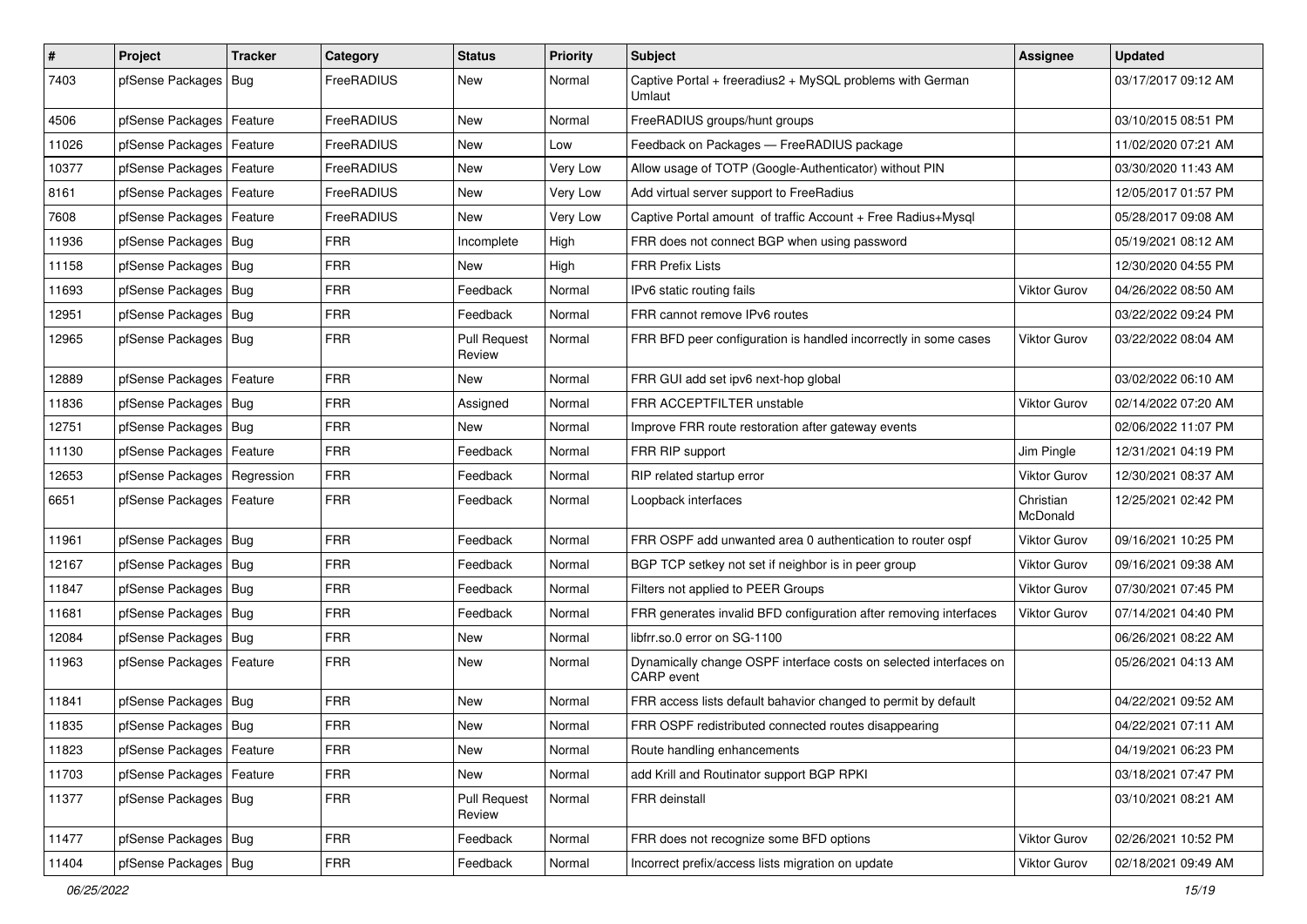| #     | Project                | <b>Tracker</b> | Category           | <b>Status</b>                 | <b>Priority</b> | <b>Subject</b>                                                                                                                                              | <b>Assignee</b>     | <b>Updated</b>      |
|-------|------------------------|----------------|--------------------|-------------------------------|-----------------|-------------------------------------------------------------------------------------------------------------------------------------------------------------|---------------------|---------------------|
| 11345 | pfSense Packages       | <b>Bug</b>     | <b>FRR</b>         | Feedback                      | Normal          | FRR-OSPF - No "prefix-list" possible                                                                                                                        | Jim Pingle          | 02/04/2021 11:03 PM |
| 11301 | pfSense Packages       | l Feature      | <b>FRR</b>         | Feedback                      | Normal          | Switch FRR to use default rc file as a service control base                                                                                                 | Jim Pingle          | 01/28/2021 09:35 AM |
| 10789 | pfSense Packages       | Feature        | <b>FRR</b>         | Feedback                      | Normal          | FRR integrated configuration and hitless reloads                                                                                                            | Jim Pingle          | 01/20/2021 11:16 PM |
| 11206 | pfSense Packages       | Feature        | FRR                | <b>Pull Request</b><br>Review | Normal          | <b>FRR 7.5</b>                                                                                                                                              | Jim Pingle          | 01/08/2021 12:47 PM |
| 10935 | pfSense Packages   Bug |                | <b>FRR</b>         | <b>New</b>                    | Normal          | FRR 0.6.7-6 - BGPD service recycled IPv6 without Route Map                                                                                                  |                     | 12/30/2020 05:00 PM |
| 10516 | pfSense Packages   Bug |                | <b>FRR</b>         | <b>New</b>                    | Normal          | <b>FRR Access list</b>                                                                                                                                      |                     | 12/06/2020 11:02 PM |
| 9545  | pfSense Packages       | Feature        | <b>FRR</b>         | New                           | Normal          | Enable MULTIPATH in FRR                                                                                                                                     | Jim Pingle          | 09/18/2020 12:52 PM |
| 10653 | pfSense Packages       | Feature        | <b>FRR</b>         | <b>New</b>                    | Normal          | Allow to download frr_status                                                                                                                                | Jim Pingle          | 06/11/2020 01:21 AM |
| 10503 | pfSense Packages   Bug |                | <b>FRR</b>         | New                           | Normal          | Flapping any GW in multi-WAN influences restating all IPsec tunnels<br>in FRR which leads to dropping all IPsec VTI static routes and<br>related BGP issues |                     | 05/08/2020 07:51 PM |
| 10294 | pfSense Packages   Bug |                | <b>FRR</b>         | <b>New</b>                    | Normal          | FRR Route Counts Incorrect on Status Page                                                                                                                   | Jim Pingle          | 02/26/2020 11:08 AM |
| 11837 | pfSense Packages       | Feature        | FRR                | <b>New</b>                    | Low             | Increase field length of FRR Networks in Access Lists and Prefix<br>Lists                                                                                   |                     | 04/22/2021 07:10 AM |
| 11650 | pfSense Packages   Bug |                | <b>FRR</b>         | New                           | Very Low        | FRR configuration broken on restore of manually edited FRR config<br>sections                                                                               |                     | 03/10/2021 08:50 AM |
| 10358 | pfSense Packages       | Feature        | <b>FRR</b>         | <b>New</b>                    | Very Low        | <b>Stage FRR Configuration Changes</b>                                                                                                                      |                     | 03/19/2020 06:48 AM |
| 9141  | pfSense Packages       | Feature        | <b>FRR</b>         | <b>New</b>                    | Very Low        | FRR xmlrpc                                                                                                                                                  | Jim Pingle          | 11/26/2018 07:49 AM |
| 13295 | pfSense                | <b>Bug</b>     | Gateway Monitoring | <b>Pull Request</b><br>Review | Normal          | Incorrect function parameters for "get_dpinger_status()" call in<br>`gwlb.inc``                                                                             |                     | 06/24/2022 07:25 AM |
| 12920 | pfSense                | <b>Bug</b>     | Gateway Monitoring | <b>Pull Request</b><br>Review | Normal          | Gateway behavior differs when the gateway does not exist in<br>config.xml                                                                                   | <b>Viktor Gurov</b> | 06/12/2022 01:27 PM |
| 13242 | pfSense                | Feature        | Gateway Monitoring | New                           | Normal          | Enhancements to static route creation/deletion for dpinger monitor<br>IPs                                                                                   |                     | 06/03/2022 11:20 AM |
| 13076 | pfSense                | Bug            | Gateway Monitoring | <b>New</b>                    | Normal          | Marking a gateway as down does not affect IPsec entries using<br>gateway groups                                                                             |                     | 06/03/2022 10:32 AM |
| 12811 | pfSense                | <b>Bug</b>     | Gateway Monitoring | <b>New</b>                    | Normal          | Services are not restarted when PPP interfaces connect                                                                                                      | Jim Pingle          | 05/31/2022 05:34 PM |
| 3132  | pfSense                | <b>Bug</b>     | Gateway Monitoring | In Progress                   | Normal          | Gateway events for IPv6 affect IPv4 services and vice versa                                                                                                 | <b>Viktor Gurov</b> | 05/10/2022 03:10 PM |
| 11960 | pfSense                | Bug            | Gateway Monitoring | Feedback                      | Normal          | Gateway Monitoring Traffic Goes Out Default Gateway                                                                                                         |                     | 12/20/2021 05:43 AM |
| 6333  | pfSense                | Bug            | Gateway Monitoring | Confirmed                     | Normal          | Bootup starts/restarts dpinger multiple times                                                                                                               | Luiz Souza          | 11/16/2020 01:11 PM |
| 7671  | pfSense                | Feature        | Gateway Monitoring | <b>New</b>                    | Normal          | Gateway Monitoring Via Custom Script or Telnet.                                                                                                             |                     | 09/18/2020 02:59 PM |
| 8192  | pfSense                | Bug            | Gateway Monitoring | <b>New</b>                    | Low             | dpinger - Change in ISP link-local IPv6 address drops connectivity                                                                                          | Luiz Souza          | 11/05/2020 07:31 AM |
| 3859  | pfSense                | Feature        | Gateway Monitoring | <b>New</b>                    | Low             | Make it possible to set the source IP address for gateway monitoring                                                                                        |                     | 11/06/2016 10:12 PM |
| 12632 | pfSense                | <b>Bug</b>     | Gateways           | <b>New</b>                    | High            | Assigning a /30 WAN IP address at the console does not save the<br>gateway correctly                                                                        |                     | 05/17/2022 02:28 PM |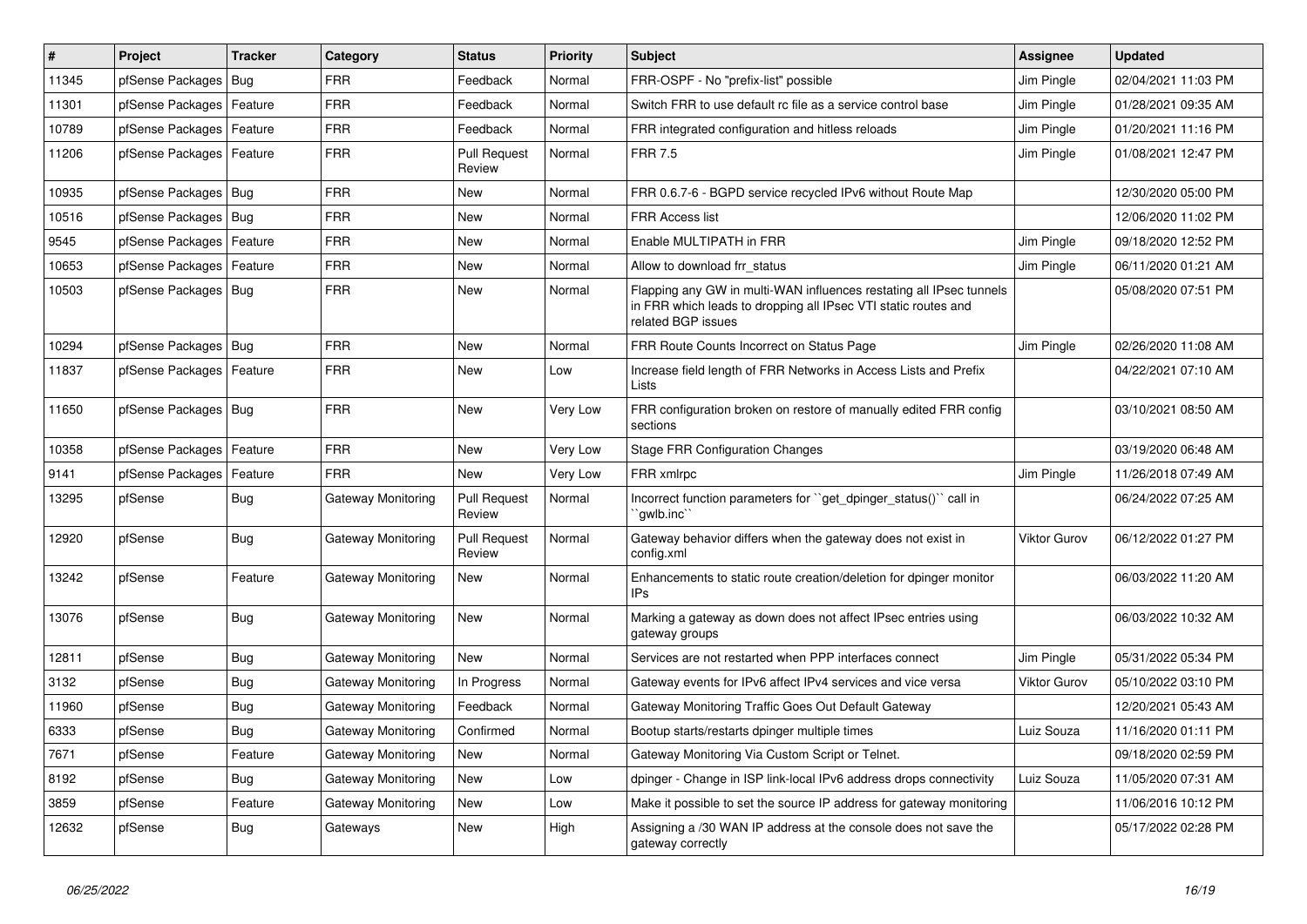| #     | Project                    | Tracker            | Category | <b>Status</b>                 | <b>Priority</b> | <b>Subject</b>                                                                                                                                 | Assignee            | <b>Updated</b>      |
|-------|----------------------------|--------------------|----------|-------------------------------|-----------------|------------------------------------------------------------------------------------------------------------------------------------------------|---------------------|---------------------|
| 11570 | pfSense                    | Regression         | Gateways | <b>Pull Request</b><br>Review | Normal          | Gateway monitoring services is not always restarted on interface<br>events, which may prevent a WAN from recovering back to an online<br>state | <b>Viktor Gurov</b> | 06/22/2022 09:04 PM |
| 12942 | pfSense                    | <b>Bug</b>         | Gateways | New                           | Normal          | Code to kill states for old gateway when reconnecting an interface is<br>incorrect                                                             | Jim Pingle          | 03/22/2022 01:25 PM |
| 12857 | pfSense                    | <b>Bug</b>         | Gateways | New                           | Normal          | Firewall gateway goes away when making changes to Bridge0<br>device                                                                            |                     | 02/27/2022 11:20 AM |
| 12764 | pfSense                    | Bug                | Gateways | New                           | Normal          | VTI gateway status is pending after assigning the VTI interface                                                                                |                     | 02/07/2022 05:41 AM |
| 12077 | pfSense                    | Feature            | Gateways | New                           | Normal          | Allow stick-connections per gateway group                                                                                                      |                     | 06/24/2021 08:45 AM |
| 10875 | pfSense                    | <b>Bug</b>         | Gateways | New                           | Normal          | PPP periodic reset does not fully restore gateway group round-robin<br>functionality                                                           | Luiz Souza          | 11/05/2020 07:44 AM |
| 8343  | pfSense                    | <b>Bug</b>         | Gateways | New                           | Normal          | Gateway Routes (Default Routes) not removed in Kernel when<br>removed from GUI                                                                 |                     | 05/14/2020 01:22 AM |
| 9650  | pfSense                    | Bug                | Gateways | New                           | Normal          | IPv6 connection drops (ir-)regular on Kabelvodafone (German cable<br>ISP)                                                                      |                     | 07/27/2019 07:14 AM |
| 13294 | pfSense                    | Feature            | Gateways | <b>New</b>                    | Low             | Change gateway name                                                                                                                            |                     | 06/22/2022 06:07 PM |
| 11213 | pfSense                    | Feature            | Gateways | New                           | Low             | Option to mark gateway as down directly from Table                                                                                             |                     | 01/03/2021 07:09 AM |
| 8846  | pfSense                    | <b>Bug</b>         | Gateways | New                           | Low             | Misleading gateway error message adding/editing static routes using<br>a disabled interface                                                    |                     | 08/21/2019 11:29 AM |
| 8743  | pfSense                    | Todo               | Gateways | New                           | Low             | Gateway Groups page should list gateways in tier order                                                                                         |                     | 08/14/2019 12:16 PM |
| 12570 | pfSense Docs               | Correction         | General  | New                           | Normal          | Active appliance list missing 6100                                                                                                             |                     | 12/06/2021 11:41 AM |
| 9370  | pfSense Docs               | Correction         | General  | In Progress                   | Normal          | Update old screenshots                                                                                                                         | Jim Pingle          | 12/03/2021 09:55 AM |
| 10821 | pfSense Docs               | Correction         | General  | New                           | Normal          | Use neutral language alternatives                                                                                                              | Jim Pingle          | 09/23/2020 10:43 AM |
| 12214 | pfSense Docs               | Todo               | General  | New                           | Low             | Connect to WebGui.                                                                                                                             |                     | 08/05/2021 04:39 AM |
| 12805 | pfSense Docs               | <b>New Content</b> | General  | New                           | Very Low        | Add documentation about what triggers a notfication                                                                                            |                     | 02/15/2022 05:10 PM |
| 12804 | pfSense Docs               | <b>New Content</b> | General  | New                           | Very Low        | Create Slack documentation                                                                                                                     |                     | 02/15/2022 04:59 PM |
| 12354 | pfSense Packages           | Todo               | haproxy  | Feedback                      | High            | Update haproxy-devel to mitigate CVE-2021-40346                                                                                                | <b>Viktor Gurov</b> | 05/12/2022 08:50 AM |
| 11135 | pfSense Packages   Bug     |                    | haproxy  | Feedback                      | High            | HAproxy OCSP reponse crontab bug                                                                                                               | Viktor Gurov        | 09/10/2021 11:51 AM |
| 8438  | pfSense Packages   Bug     |                    | haproxy  | New                           | High            | haproxy: can't use ACL for cert with http-response actions                                                                                     |                     | 05/24/2018 01:12 PM |
| 10779 | pfSense Packages   Feature |                    | haproxy  | Feedback                      | Normal          | HAProxy SSL/TLS Compatibility Mode                                                                                                             | <b>Viktor Gurov</b> | 04/22/2022 02:20 AM |
| 10936 | pfSense Packages   Bug     |                    | haproxy  | Feedback                      | Normal          | both haproxy/haproxy-devel non-existent option lb-agent-chk                                                                                    |                     | 04/21/2022 12:40 PM |
| 7039  | pfSense Packages   Bug     |                    | haproxy  | Feedback                      | Normal          | HAProxy backend configuration does not handle intermediate CAs<br>properly                                                                     |                     | 04/21/2022 12:40 PM |
| 13022 | pfSense Packages   Bug     |                    | haproxy  | Feedback                      | Normal          | HAProxy - Sub Frontends ignore Client verification CA certificates                                                                             |                     | 04/06/2022 12:55 PM |
| 11036 | pfSense Packages   Bug     |                    | haproxy  | New                           | Normal          | <b>HAproxy ACL</b>                                                                                                                             |                     | 02/11/2022 11:27 AM |
| 9500  | pfSense Packages   Bug     |                    | haproxy  | New                           | Normal          | HAproxy does not delete non-applicable action config                                                                                           |                     | 01/18/2022 06:28 AM |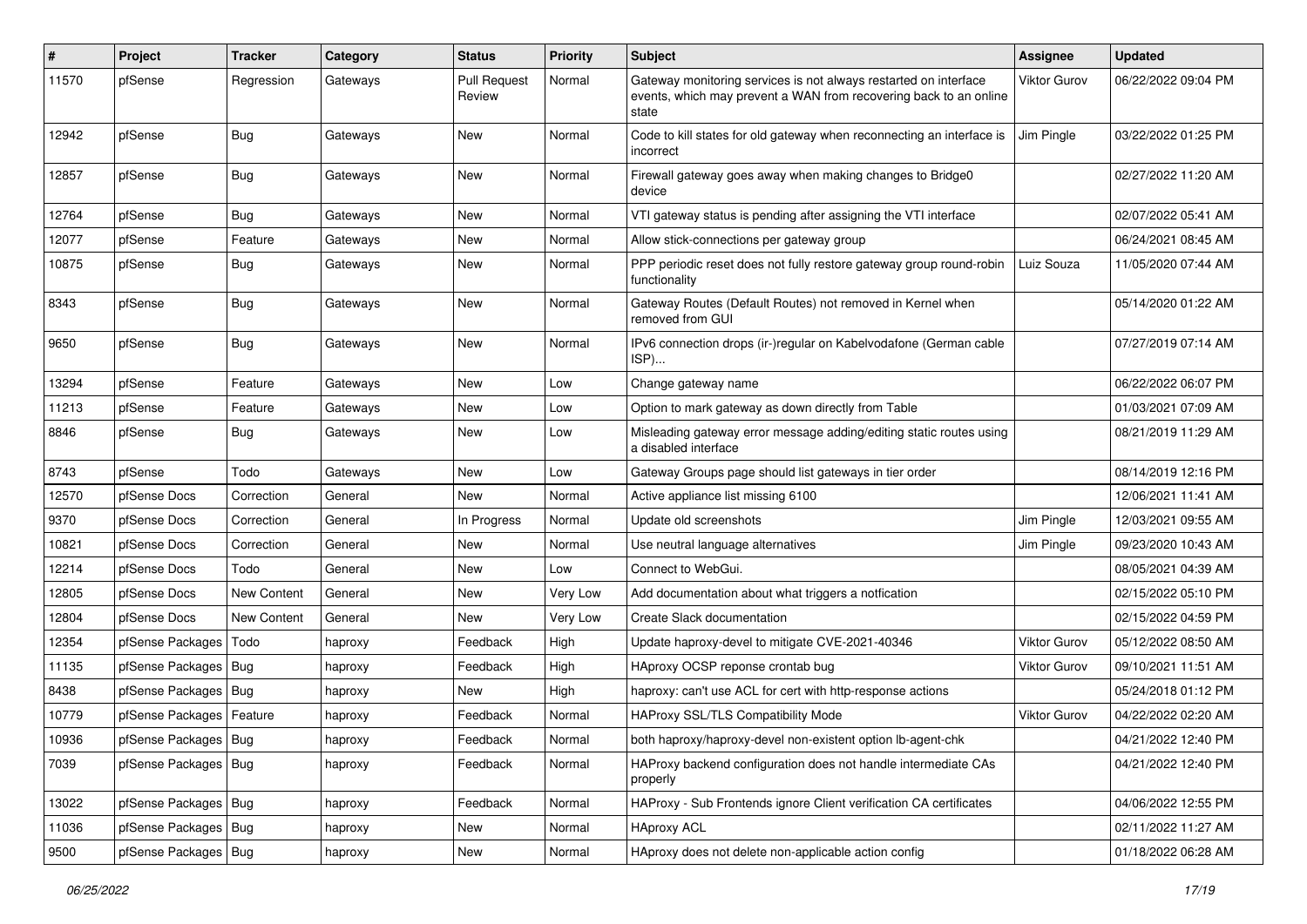| #     | Project                    | <b>Tracker</b> | Category | <b>Status</b> | <b>Priority</b> | <b>Subject</b>                                                                                      | <b>Assignee</b>     | <b>Updated</b>      |
|-------|----------------------------|----------------|----------|---------------|-----------------|-----------------------------------------------------------------------------------------------------|---------------------|---------------------|
| 12465 | pfSense Packages           | Feature        | haproxy  | New           | Normal          | Add forwardfor advanced usecases                                                                    |                     | 10/16/2021 07:35 PM |
| 12427 | pfSense Packages           | Todo           | haproxy  | <b>New</b>    | Normal          | ha-proxy: action order in the GUI is not keeped in the resulting<br>ha-proxy configuration          |                     | 10/06/2021 07:02 AM |
| 10739 | pfSense Packages   Feature |                | haproxy  | Feedback      | Normal          | Update HAproxy-devel package to 2.2 and HAproxy to 2.0                                              | <b>Viktor Gurov</b> | 10/03/2021 03:53 PM |
| 11756 | pfSense Packages   Bug     |                | haproxy  | Feedback      | Normal          | HaProxy does not transfer backend states during reload                                              | <b>Viktor Gurov</b> | 07/14/2021 01:21 PM |
| 11937 | pfSense Packages   Bug     |                | haproxy  | Feedback      | Normal          | HAproxy "Use Client-IP" option breaks Captive Portal                                                | <b>Viktor Gurov</b> | 06/22/2021 08:48 AM |
| 11491 | pfSense Packages   Bug     |                | haproxy  | Feedback      | Normal          | haproxy-devel v0.62 2 - startup error 'httpchk'                                                     | <b>Viktor Gurov</b> | 06/22/2021 08:46 AM |
| 7686  | pfSense Packages           | Feature        | haproxy  | New           | Normal          | Add option in HAProxy to configure SSL defaults based on the<br>Mozilla SSL Configuration Generator |                     | 08/16/2019 01:09 PM |
| 8982  | pfSense Packages           | Feature        | haproxy  | <b>New</b>    | Normal          | HAproxy ACL support for map in configuration UI                                                     |                     | 06/25/2019 01:49 AM |
| 9599  | pfSense Packages   Feature |                | haproxy  | New           | Normal          | Support for "peers" in HAproxy                                                                      |                     | 06/25/2019 01:47 AM |
| 6784  | pfSense Packages   Bug     |                | haproxy  | New           | Normal          | HAProxy version .48 will not use URL Table Alias for front end<br>listener                          |                     | 02/18/2019 05:32 PM |
| 6861  | pfSense Packages   Bug     |                | haproxy  | <b>New</b>    | Normal          | Ha-Proxy duplicated backend used in place of original backend                                       |                     | 02/18/2019 05:30 PM |
| 9335  | pfSense Packages   Bug     |                | haproxy  | Feedback      | Normal          | Stored XSS in HAProxy / haproxy_listeners_edit.php                                                  | Jim Pingle          | 02/18/2019 09:35 AM |
| 8232  | pfSense Packages           | Feature        | haproxy  | New           | Normal          | different ssl options based on the sni name                                                         |                     | 01/30/2019 10:36 AM |
| 9261  | pfSense Packages   Bug     |                | haproxy  | <b>New</b>    | Normal          | haproxy GUI failure                                                                                 |                     | 01/08/2019 12:41 PM |
| 9077  | pfSense Packages           | Feature        | haproxy  | New           | Normal          | haproxy UI: Add seperator lines                                                                     |                     | 10/29/2018 06:06 AM |
| 8869  | pfSense Packages           | Feature        | haproxy  | New           | Normal          | HAproxy should use RFC 7919 DH parameter files                                                      |                     | 10/17/2018 10:46 AM |
| 8902  | pfSense Packages   Bug     |                | haproxy  | New           | Normal          | HAproxy package not use custom DNS for lookup on apply new<br>config                                |                     | 09/16/2018 08:16 AM |
| 7462  | pfSense Packages   Bug     |                | haproxy  | New           | Normal          | HAproxy not rebinding properly after WAN DHCP IP change                                             |                     | 01/11/2018 09:15 AM |
| 8213  | pfSense Packages   Bug     |                | haproxy  | <b>New</b>    | Normal          | acl src file not populated from alias                                                               |                     | 12/21/2017 02:02 PM |
| 8121  | pfSense Packages           | Feature        | haproxy  | New           | Normal          | haproxy, allow to generate backends even they don't seem to be<br>used                              |                     | 11/23/2017 04:04 AM |
| 13098 | pfSense Packages   Bug     |                | haproxy  | Feedback      | Low             | HAProxy Virtual IP broken link under Frontend setup                                                 |                     | 04/27/2022 08:35 AM |
| 9247  | pfSense Packages   Bug     |                | haproxy  | New           | Low             | HAProxy multiple server selection on stats pages doesn't work                                       |                     | 01/02/2019 04:44 PM |
| 11000 | pfSense Packages   Bug     |                | haproxy  | New           | Very Low        | haproxy deprecated trick suggested                                                                  |                     | 12/23/2020 02:55 PM |
| 9648  | pfSense Packages   Feature |                | haproxy  | <b>New</b>    | Very Low        | Multiple node Sync HAProxy configuration to backup CARP<br>members via XMLRPC.                      |                     | 07/25/2019 10:04 AM |
| 12597 | pfSense Docs               | New Content    | Hardware | New           | Normal          | How to reset IPMI settings and password for Netgate appliances                                      |                     | 05/07/2022 12:33 PM |
| 12861 | pfSense Docs               | Correction     | Hardware | New           | Normal          | pfSense hardware tuning guide references obsolete interface loader<br>variable & buffer limits      |                     | 02/23/2022 05:31 PM |
| 12659 | pfSense Docs               | Todo           | Hardware | New           | Normal          | Feedback on Hardware - Hardware Tuning and Troubleshooting -<br>Flow Control for ix                 |                     | 01/16/2022 10:22 AM |
| 12461 | pfSense Docs               | Todo           | Hardware | New           | Normal          | Improve macOS Serial Command Instructions                                                           |                     | 10/15/2021 03:47 PM |